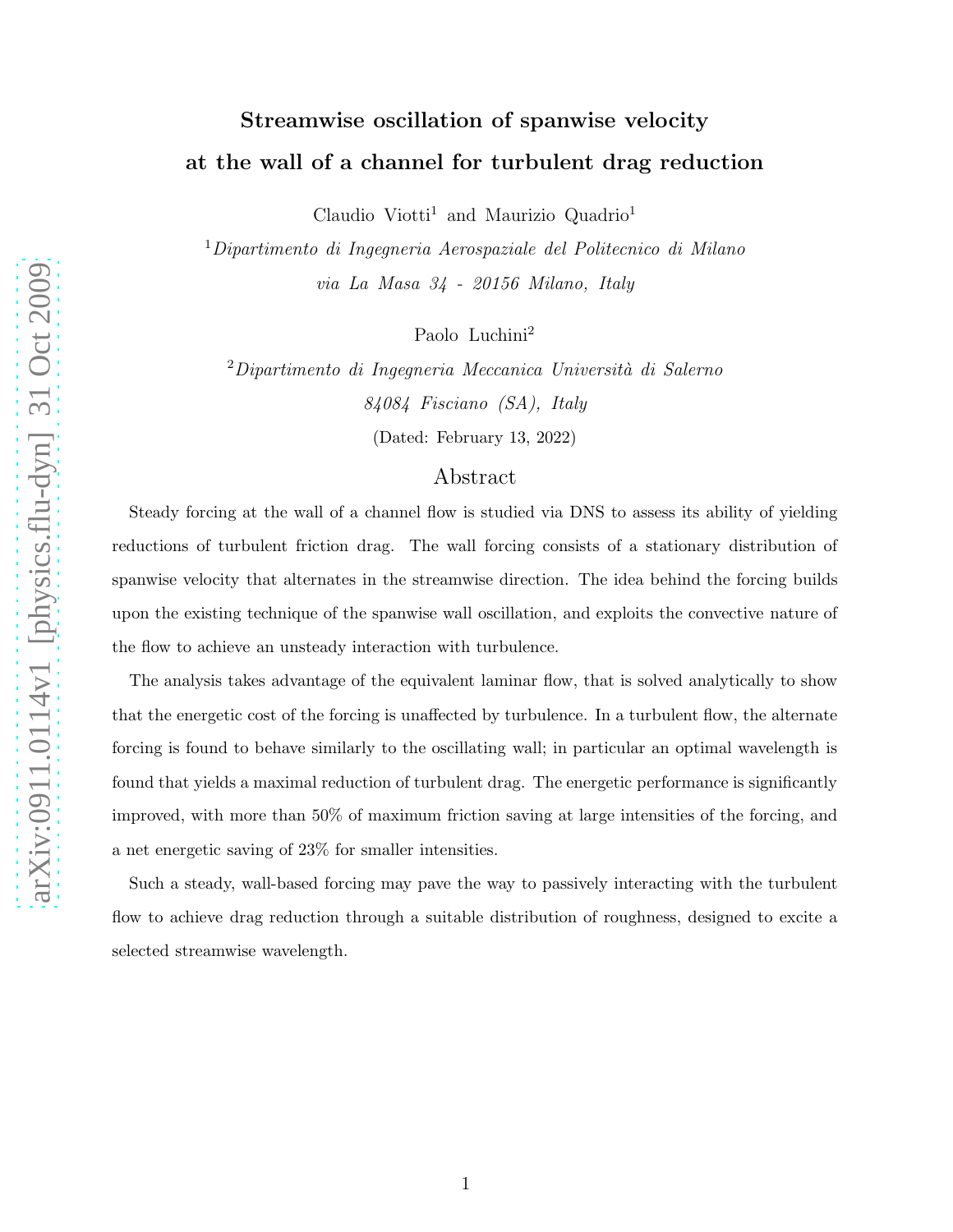# I. INTRODUCTION

In recent years several attempts at controlling turbulence through a number of wall-based forcing methods have been reported [\[1](#page-22-0)], often aimed at frictional drag reduction (DR). A large number of works, exploiting both numerical and experimental approaches, has been devoted to this goal.

In this paper we focus on spanwise wall-based forcing, i.e. on a class of forcing methods designed to modify favorably the turbulent flow by introducing an external action directed in the spanwise direction. Early work addressing the modification of wall turbulence by creating a cross flow can be traced back to Bradshaw & Pontikos [\[2](#page-22-1)]. Spanwise forcing of turbulent flows has been reviewed by Karniadakis & Choi [\[3\]](#page-22-2). In 1992, Jung, Mangiavacchi & Akhavan [\[4](#page-22-3)] introduced the spanwise-oscillating wall technique, where the wall of a fully turbulent channel flow is subject to an alternate harmonic motion in the spanwise direction. If W indicates the spanwise velocity component at the wall, the law that defines this forcing method is:

<span id="page-1-0"></span>
$$
W = A \sin\left(\frac{2\pi}{T}t\right) \tag{1}
$$

where t is time, and A and T are the oscillation amplitude and period, respectively. Once A and  $T$  are set within the optimum range from the viewpoint of DR performance, the authors observed, by means of direct numerical simulations (DNS), that a strong suppression of turbulence occurs in the wall region, accompanied by a significant reduction of the mean friction.

The analysis has been carried on in successive studies: we recall Quadrio & Sibilla  $[5]$ for the pipe flow, and J.-I. Choi, Xu & Sung [\[6](#page-22-5)] and Quadrio & Ricco [\[7](#page-22-6), [8](#page-22-7)], as DNS-based analyses which contributed new datasets and detailed descriptions of the flow. Laboratory experiments, due to Laadhari et al. [\[9](#page-23-0)] and K. S. Choi [\[10](#page-23-1), [11\]](#page-23-2), complemented the numerical works and addressed the issue of dependency of DR on the value of the Reynolds number. Alltogether these works have contributed to demonstrating that the natural friction drag of the turbulent flow can be reduced (at least at moderate values of  $Re$ ) up to 45% for  $A^+ \approx 25$  (quantities with the <sup>+</sup> superscript are made dimensionless with viscous wall units). An optimal value of the oscillation period exists, namely  $T_{opt}^+ = 100 - 125$ , that yields the maximum DR at all amplitudes. The net energy saving, that substracts from the reduced flow-driving pumping power the power expense required to move the wall against viscous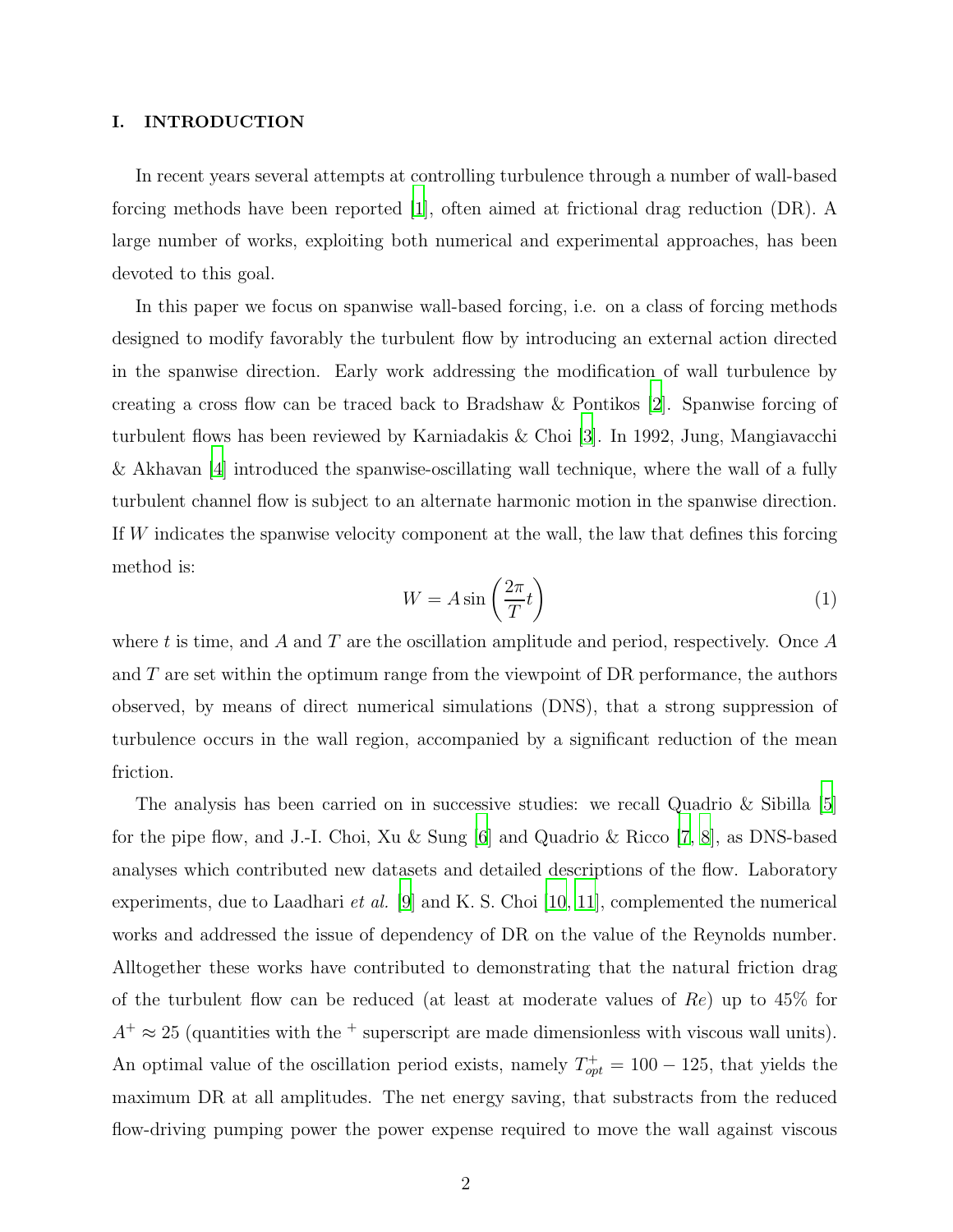resistance, has been addressed first by Baron and Quadrio [\[12](#page-23-3)], and today it is recognized [\[3](#page-22-2)] that it can reach up to 10%. Crediting a commonly accepted qualitative explanation, the transverse oscillating boundary layer induced by the wall motion explains the drag reduction, since it produces a phase displacement between the wall-layer turbulence structures, capable of weakening the viscous wall cycle. When phase-averaged, this time-alternating layer in the turbulent regime has been found to coincide with the oscillating laminar Stokes layer, for which an analytic solution is known as a classic solution of the boundary layer equations [\[13\]](#page-23-4). This has been recently exploited to determine a parameter [\[8\]](#page-22-7) that is capable of scaling linearly with DR and thus makes it possible to predict DR capabilities.

Advantages and drawbacks of the oscillating-wall technique are obvious. It presents energetic performance that could make it worth of practical implementations, and thanks to its open-loop character it does not need distributed sensors or actuators, that would be still unpractical with the technology available today. On the other hand, by its very nature this technique requires moving parts, and thus does not lend itself to be implemented as a passive device, which is on the other hand the most appealing possibility application-wise.

In this paper, we aim at extending the oscillating-wall technique, to take one further step towards the long-term objective of a successful practical implementation; in particular we want to translate the time-dependent forcing law expressed by Eq.[\(1\)](#page-1-0) into a stationary formula. This goal can be achieved by exploiting the convective nature of wall-bounded flows. Though at the wall the mean velocity profile annihilates, it is well known that the convection velocity of a turbulent wall flow (or, more precisely, the convection velocity of turbulent fluctuations) resembles the mean velocity profile only in the bulk of the flow. Kim & Hussain [\[14\]](#page-23-5) have shown some years ago that near the wall, say below  $y^+ = 15$ , the convection velocity becomes essentially independent upon the wall distance, and remains constant at the value  $\mathcal{U}_w^+ \approx 10$ . It is this near-wall value of the convection velocity that will enable us to translate the temporal forcing from Eq.[\(1\)](#page-1-0) into a spatially-oscillating forcing, yielding the following forcing law that is expected to modify the turbulent flow in a similar manner to the oscillating wall:

<span id="page-2-0"></span>
$$
W = A \sin\left(\frac{2\pi}{\lambda_x}x\right). \tag{2}
$$

Here x denotes the streamwise coordinate, and  $\lambda_x$  is the forcing wavelength. The resulting distribution of spanwise wall velocity is sketched in fig[.1,](#page-3-0) where the coordinate system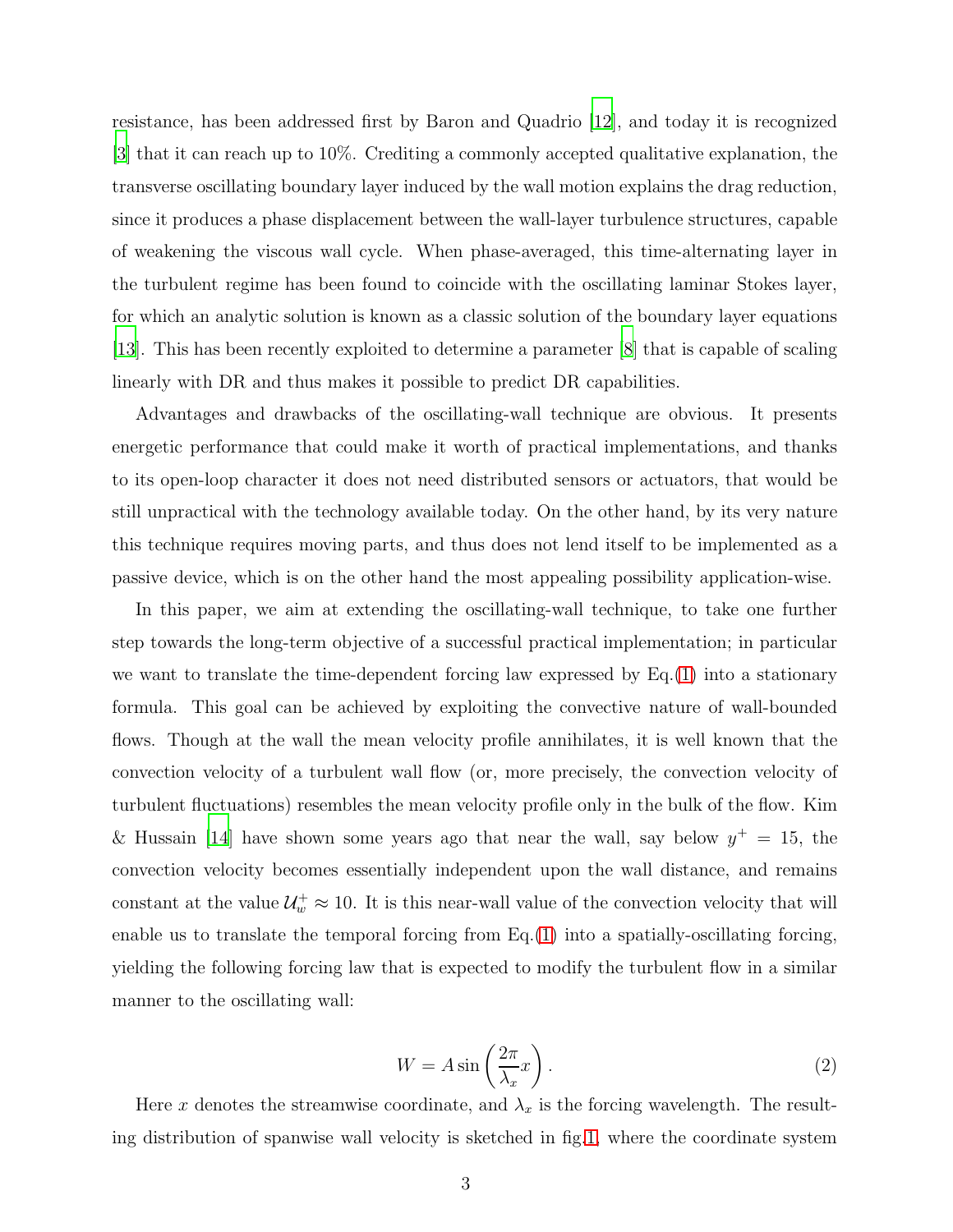

<span id="page-3-0"></span>FIG. 1: Sketch of the wall spanwise forcing discussed in the present work.

employed in this paper is also indicated.

Though the control law [\(2\)](#page-2-0) has never been considered in the literature, one paper where a similar space-time extension has been discussed in the past is the one by Berger and coworkers [\[15](#page-23-6)]. In a parametric DNS-based study a spanwise-oriented Lorentz volume force was simulated to obtain the following two forcing configurations:

<span id="page-3-2"></span>
$$
F_z = Be^{-y/\Delta} \sin\left(\frac{2\pi}{T}t\right),\tag{3}
$$

<span id="page-3-1"></span>
$$
F_z = Be^{-y/\Delta} \sin\left(\frac{2\pi}{\lambda_x}x\right),\tag{4}
$$

where  $\Delta$  is the penetration depth of the forcing, and B its intensity. For certain values of the parameters, the streamwise-dependent law [\(4\)](#page-3-1) produced a DR comparable to that of the time-dependent law [\(3\)](#page-3-2), with the added benefit of an improved energetic balance. However, the difference between a body force and a wall-based forcing is substantial, as discussed for example by Zhao et al. [\[16](#page-23-7)], and no definite conclusion can thus be drawn a priori from the study by Berger et al. [\[15](#page-23-6)] with respect to the oscillating velocity, which is strictly a wallbased forcing. Indeed, it will be shown later that some of the results described in Ref. [\[15\]](#page-23-6) (for example the existence of an optimal wavelength that depends on the forcing intensity) do not apply at all to the type of forcing considered here. Schoppa & Hussain [\[17](#page-23-8)] showed that a significant amount of drag reduction can be achieved by introducing in a channel flow a spanwise velocity gradient, generated in the DNS by a large-scale, streamwise-aligned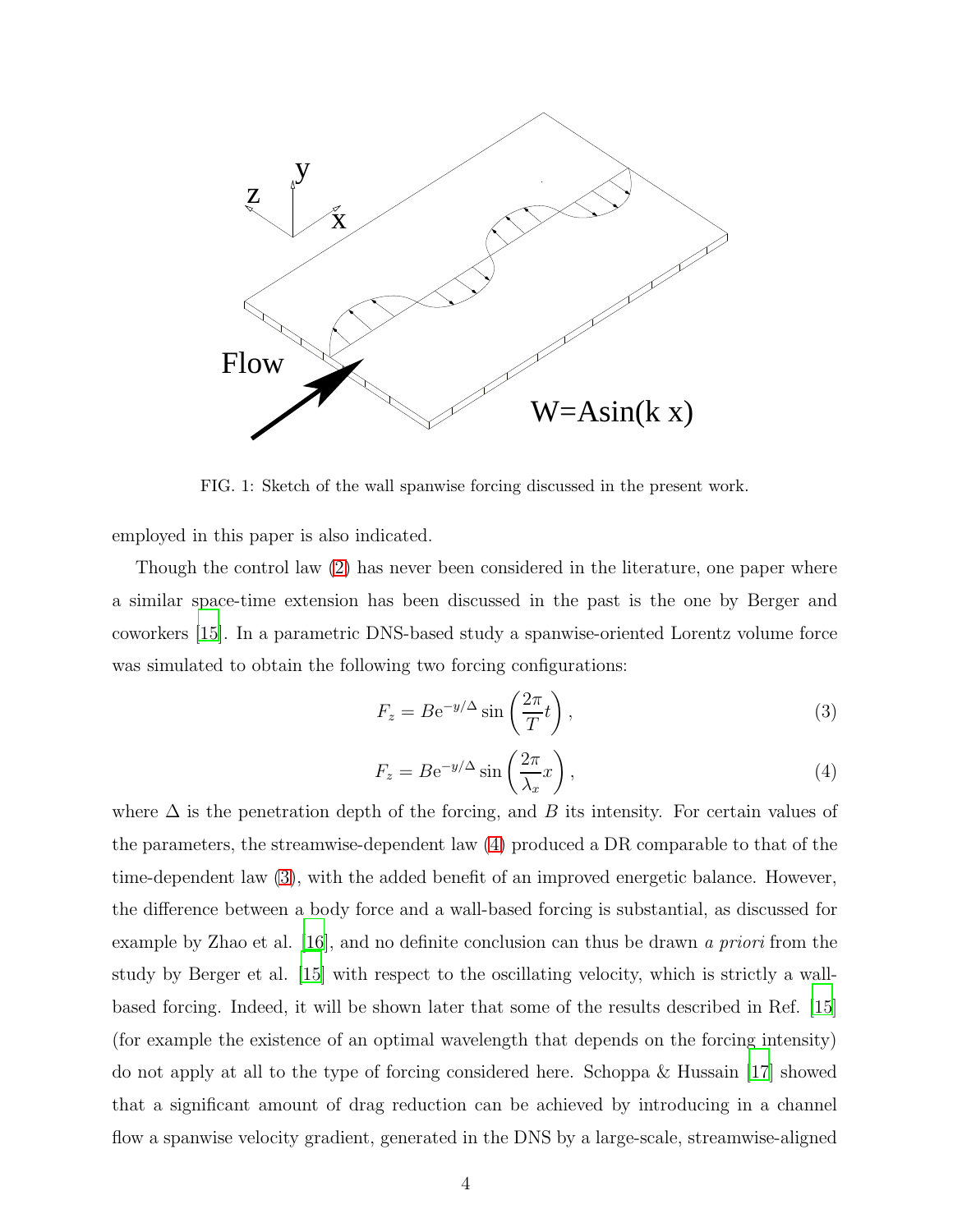and x-independent rolls. Such velocity gradient weakens the near-wall cycle by suppressing the transient growth of streaks that would otherwise be stable according to normal-mode analysis. This mechanism is then addressed in a subsequent paper [\[18\]](#page-23-9), where the role of streamwise-varying spanwise perturbations is highlighted in the context of the turbulence regeneration cycle. The dominant wavelength of the streak waviness is found to be very similar to the streamwise length of the coherent structures educed from conditional analysis of turbulent flow fields [\[19](#page-23-10)], namely about 300–400 viscous units.

Aim of the present paper is to investigate the DR and energetic performance of the steady control law [\(2\)](#page-2-0). Thanks to an accurate data set, purposely obtained by several DNS simulations, the  $\lambda_x$ −A parameter space will be explored in detail. The value of the Reynolds number will be fixed at  $Re_\tau = 200$  (based on the friction velocity of the reference flow and half the channel gap); any dependence on this flow parameter is not discussed here. The effects of the forcing [\(2\)](#page-2-0) on a laminar channel flow will be preliminarly studied. We will see that a laminar solution, although approximated, can be obtained in analytical form, and this solution will then be used to help understanding the DR properties of the forcing [\(2\)](#page-2-0) when used on a turbulent flow. In the end, we will be able to connect this forcing to a physical application that does not necessarily involve a moving wall.

The paper is organized as follows. Sec[.II](#page-4-0) contains a theoretical discussion of the associated laminar flow, that is useful for predicting some of the energetic characteristics of the present technique (further analytical details are deferred to an Appendix). In Sec[.III](#page-8-0) the numerical simulations of the turbulent case and their discretization parameters are described. Results about DR and energetic performances are reported and discussed in Sec[.IV,](#page-9-0) together with a visual and statistical description of the forced flow, compared to the reference unperturbed one. Some conclusive remarks, including examples of how the present forcing can be implemented in practice, are given in the concluding Sec[.V.](#page-18-0)

#### <span id="page-4-0"></span>II. LAMINAR FLOW

We consider first the laminar flow in a plane channel subject to either the temporal boundary forcing [\(1\)](#page-1-0) or the spatial boundary forcing [\(2\)](#page-2-0). For the temporal case, it is easy to show that the incompressible momentum equation for the spanwise component  $w$  decouples, so that the streamwise flow is described by the classic Poiseuille parabolic solution, and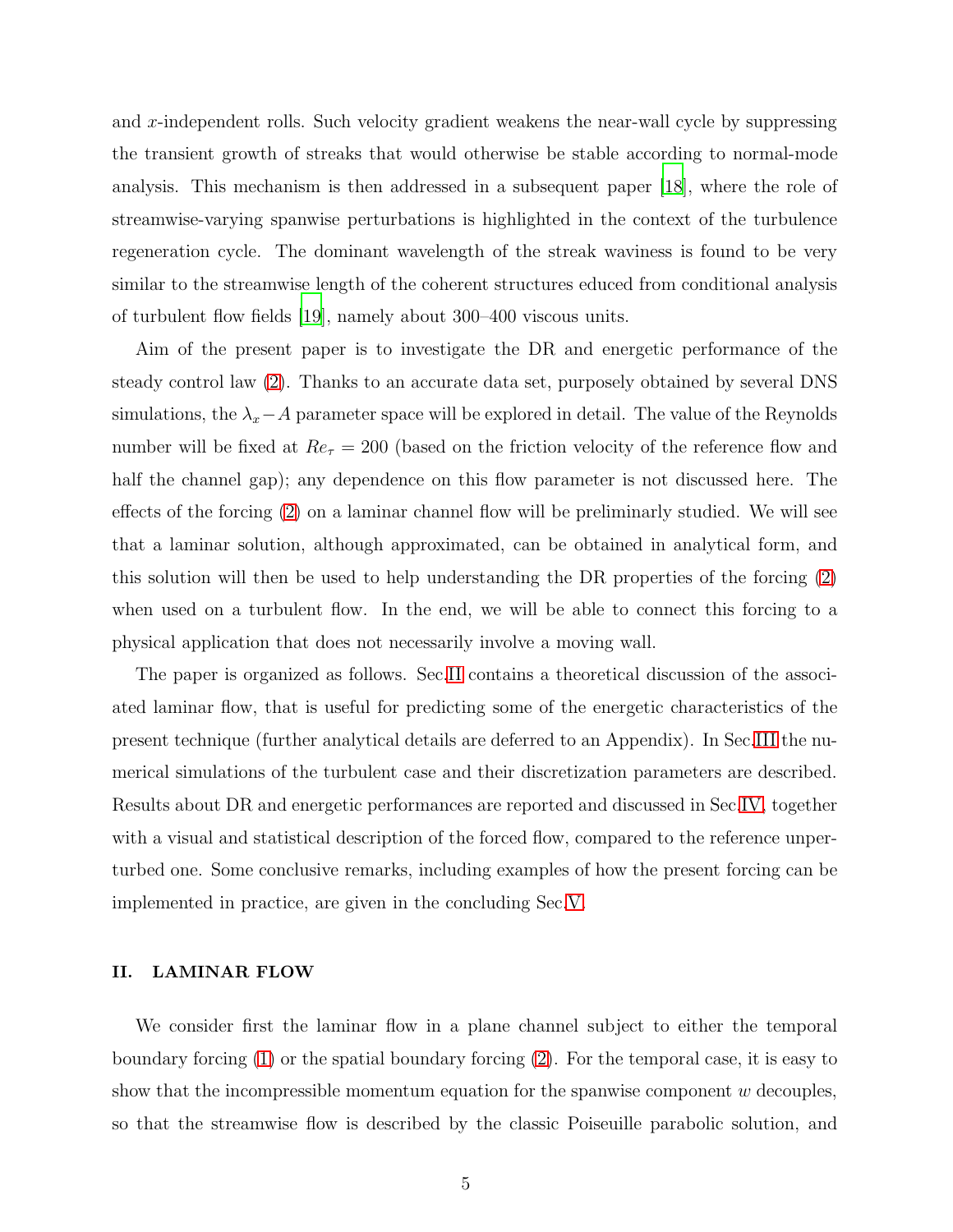

<span id="page-5-0"></span>FIG. 2: Contour of the w field for the laminar TSL and SSL. Top: temporal forcing  $w(0,t)$  =  $\sin(\omega t)$ . Bottom: spatial forcing  $w(0, x) = \sin(\kappa x)$ . Contours at  $(-0.45, 0.1, 0.45)$ , dashed lines indicate negative values.

the entire flow consists in this parabolic profile plus a spanwise alternating motion, that is identical to the oscillating transversal boundary layer that develops in a still fluid bounded by a wall subject to harmonic oscillation (i.e. the so-called Stokes second problem, that possesses a classic analytical solution [\[13\]](#page-23-4)). This oscillating boundary layer will be called Temporal Stokes Layer (TSL) in the following.

We address now the laminar flow subject to the space-varying boundary forcing [\(2\)](#page-2-0), to define and discuss the spatial equivalent of the TSL, that will be called Spatial Stokes Layer (SSL). We leave some analytical details to Appendix [VII,](#page-19-0) but the main ideas are given here as follows.

In both the TSL and SSL, the field of the spanwise velocity component  $w$  is a function of two independent variables, namely  $t, y$  for TSL and  $x, y$  for the SSL. We start by observing in fig[.2](#page-5-0) how closely these  $w$  fields for TSL and SSL resemble each other. The abscissa in fig[.2](#page-5-0) is  $t/T$  for the TSL, whereas it is changed to  $x/\lambda_x$  for the SSL. Both fields are computed with the DNS code, although the analytical expression of the former is available [\[13\]](#page-23-4):

<span id="page-5-1"></span>
$$
w(t, y) = C_t \Re \left[ e^{i\omega t} e^{-y/\delta_t} \right], \qquad (5)
$$

where  $C_t$  is a (real) normalization constant,  $\omega = 2\pi/T$  is the angular frequency of the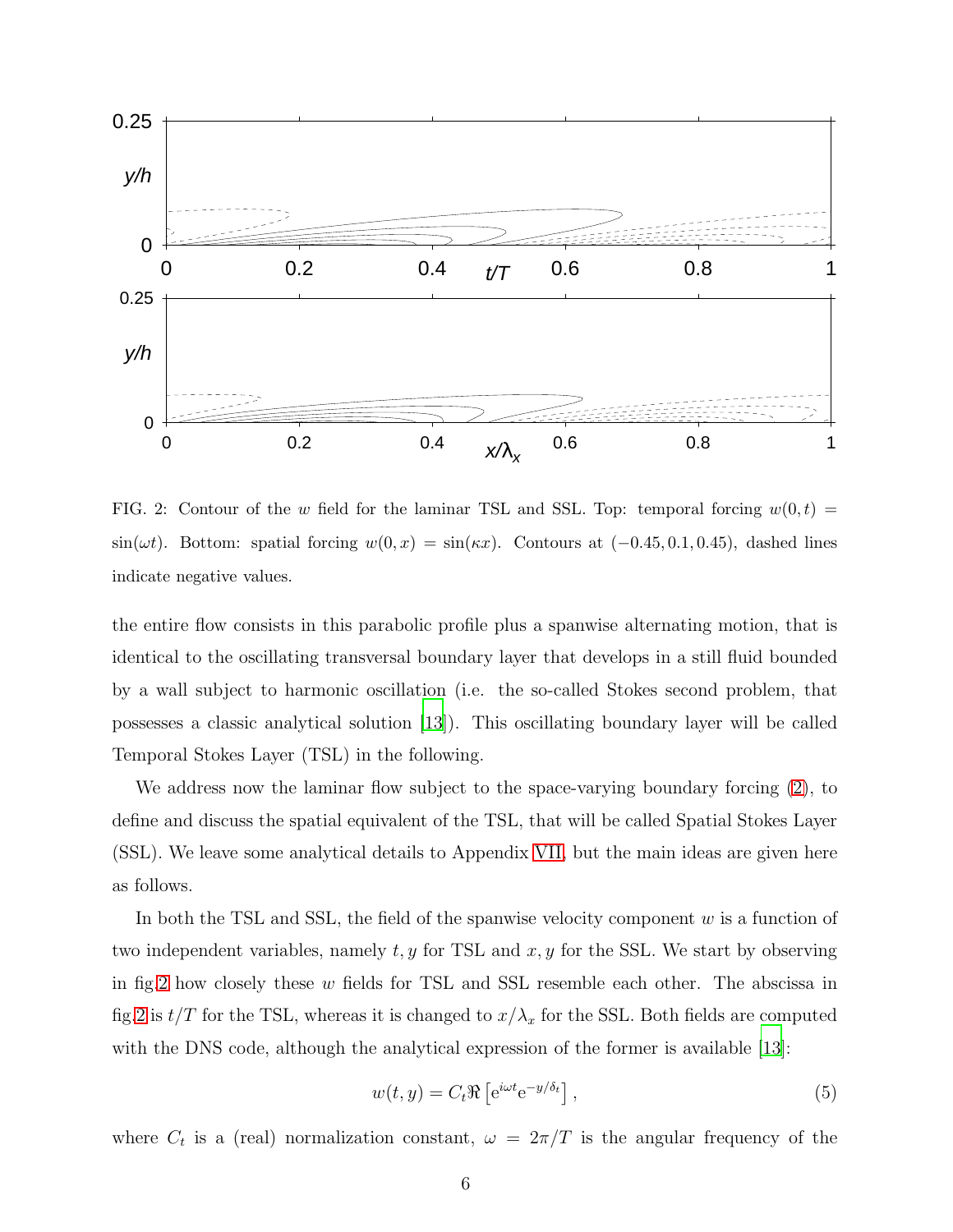oscillation and  $\delta_t$  is the thickness of the TSL, defined as:

$$
\delta_t = \left(\frac{\nu}{\omega}\right)^{1/2}.\tag{6}
$$

Figure [2,](#page-5-0) where the parameters T and  $\lambda_x$  are in the range of interest for turbulent DR purposes, illustrates the wall-normal structure of the TSL and the SSL. Within this parameter range, both Stokes layers are thin compared to the channel half-width h. The convection velocity being approximately constant over such a small wall-normal extension explains why the two contours in figure [2](#page-5-0) look very similar.

An analytical solution for the SSL can be arrived at under the small thickness approximation. After some analytical efforts, described in the Appendix, the  $w(x, y)$  field of the laminar SSL can be shown to obey an expression, similar to Eq.[\(5\)](#page-5-1), that contains an Airy function instead of an exponential function:

<span id="page-6-0"></span>
$$
w(x,y) = C_x \Re \left[ e^{i\kappa x} Ai \left( -\frac{iy}{\delta_x} e^{-i4/3\pi} \right) \right],
$$
 (7)

where  $C_x$  is a (real) normalization constant,  $\kappa = 2\pi/\lambda_x$  is the forcing wavenumber, Ai is the Airy function of the first kind [\[20](#page-23-11)], and  $\delta_x$  is the thickness of the SSL, defined as:

<span id="page-6-1"></span>
$$
\delta_x = \left(\frac{\nu}{u_{y,0}\kappa}\right)^{1/3}.\tag{8}
$$

In this expression,  $u_{y,0}$  represents the gradient of the streamwise mean velocity profile evaluated at the wall. The  $w(x, y)$  laminar field computed by DNS and plotted in fig. 2 (bottom) is virtually indistinguishable from the same field as computed from the analytical solution [\(7\)](#page-6-0).

Comparing the two expressions [\(5\)](#page-5-1) and [\(7\)](#page-6-0), a qualitative difference between the SSL and the classical TSL can be observed: the former is not decoupled from the longitudinal mean velocity profile  $u(y)$ , but it depends on  $u_{y,0}$  through the thickness  $\delta_x$  given by [\(8\)](#page-6-1). This remains without consequences in the laminar case, where the streamwise flow is not affected by the wall forcing, whereas it will become important in the turbulent case.

#### A. Comparison with the mean spanwise turbulent flow

It is well documented [\[7\]](#page-22-6) for the time-oscillating wall that the phase-averaged  $\langle w \rangle_{xz} (y)$ profile is identical to the laminar solution expressed by Eq.[\(5\)](#page-5-1), except for the initial transient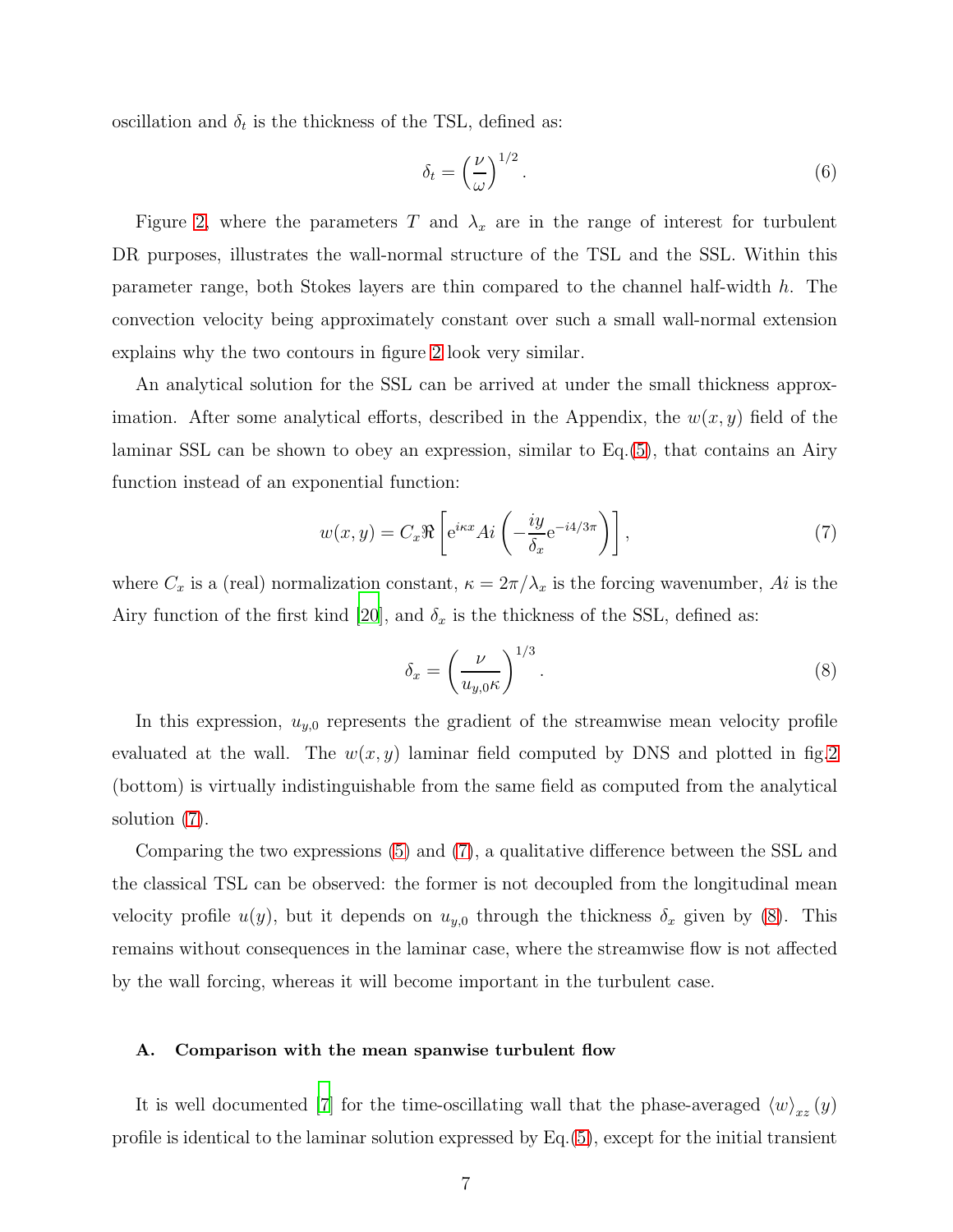

<span id="page-7-0"></span>FIG. 3: Comparison between laminar and turbulent mean w fields for temporal and spatial forcing. Left: analytical solution (lines) of the TSL and turbulent  $\langle w \rangle_{xz}$  field (symbols) computed by DNS. Right: analytical solution (lines) of the SSL and turbulent  $\langle w \rangle_{tz}$  field (symbols) computed by DNS. Profiles are taken at different (temporal and spatial) phases during the oscillation. The laminar solutions are linear in A, whereas the turbulent profiles are for  $A^+=12$ . Turbulent temporal case is at  $Re_\tau = 200$  and  $T^+ = 125$ . Turbulent spatial case is at  $Re_\tau = 200$  and  $\lambda_x^+ = 1250$ . To emphasize collapse with proper scaling, the SSL analytical solution is computed for a different wavelength, namely  $\lambda_x^+ = 1900$ , yielding a different  $\delta_x$ , so that the role of  $y/\delta_x$  as similarity variable is highlighted.

where the oscillation is started from rest. (The operator  $\langle \cdot \rangle_{xz}$  indicates averaging along the homogeneous directions x and z.) This is well illustrated by fig. 3 (left), where the wallnormal distribution of  $w$  in the TSL after Eq.[\(5\)](#page-5-1) is plotted at various phases during the cycle, and compared with the turbulent  $\langle w \rangle_{xz}$  field. The agreement, which has been related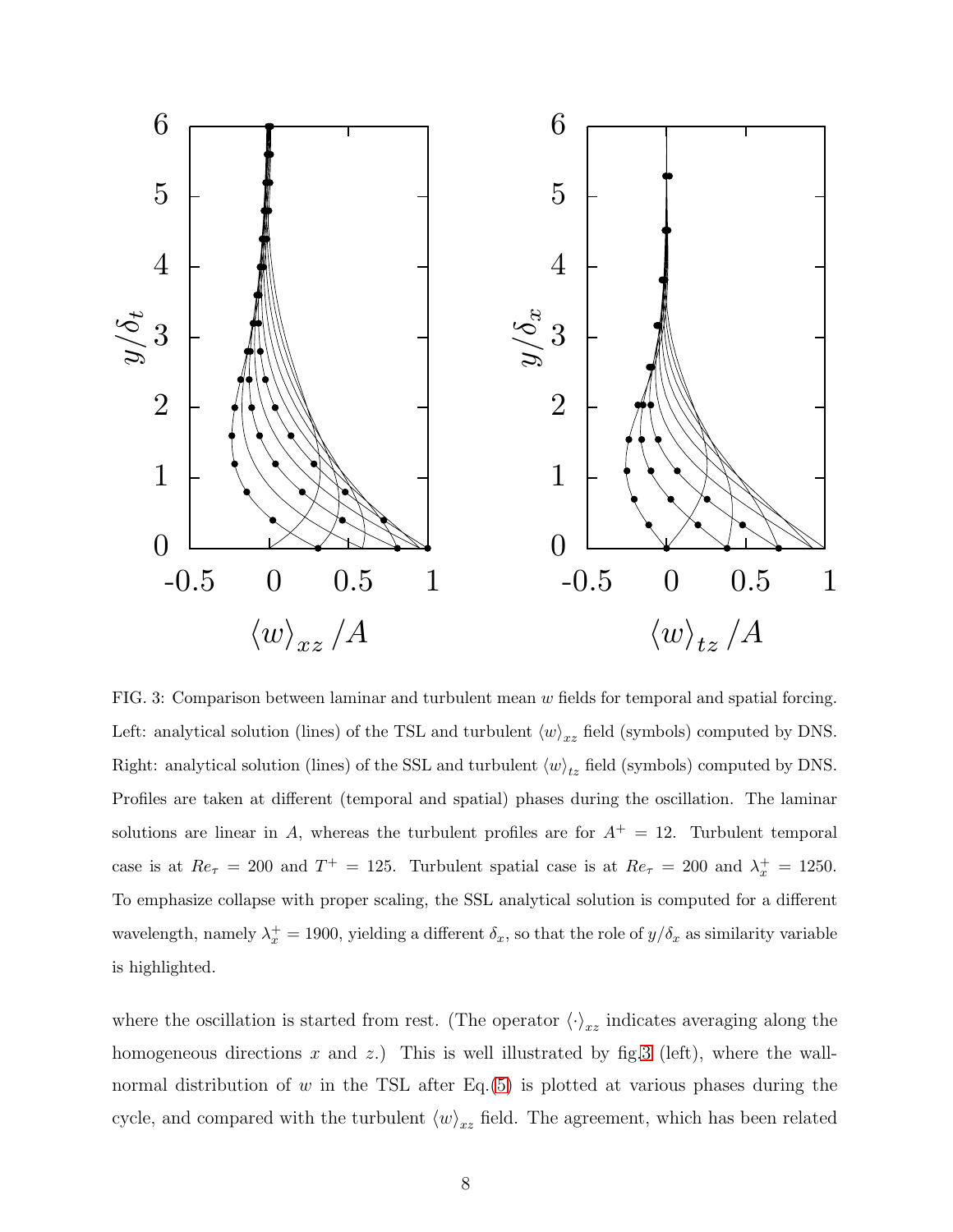by Ricco & Quadrio [\[21](#page-23-12)] to the vanishing  $y, z$  component of the Reynolds stresses tensor, is, as expected, excellent.

The same result is shown in fig[.3](#page-7-0) (right) to hold true for the SSL case. Now, of course, the analytical solution [\(7\)](#page-6-0) has to be compared with the turbulent  $\langle w \rangle_{tz}$  field. The role of  $y/\delta_t$  as similarity variable is well known for the TSL. To emphasize that  $y/\delta_x$  plays the same role for the SSL, the comparison between laminar and turbulent profiles is carried out for two cases with different  $\kappa$  and thus, according to [\(8\)](#page-6-1), with different  $\delta_x$ . The agreement between the two profiles is excellent. This confirms the analogy between TSL and SSL in terms of the connection between the laminar solution and the phase-averaged turbulent solution. This analogy can be used (see [IV\)](#page-9-0) to increase our predictive capabilities when the spatial forcing [\(2\)](#page-2-0) is applied to a turbulent flow.

# <span id="page-8-0"></span>III. NUMERICAL METHOD FOR DNS OF TURBULENT FLOW

We turn now to the turbulent case, that will be dealt with by using the Direct Numerical Simulation (DNS) technique. The computer code used to solve the incompressible Navier– Stokes equations is a parallel DNS solver, based on mixed discretization (Fourier expansion in the homogeneous directions, and compact fourth-order accurate explicit compact finite difference schemes in the wall-normal direction), recently developed by Luchini and Quadrio [\[22](#page-23-13)]. The turbulent flow in an indefinite plane channel is considered, with gap half-width given by h. One reference simulation without forcing has been carried out at  $Re_\tau = 200$ , where  $Re_\tau$  is the friction Reynolds number, defined based on h and the friction velocity  $u_\tau$ , that will be used as reference velocity throughout the paper unless otherwise noted. The size of the computational domain is  $L_x = 6\pi h$ ,  $L_y = 2h$  and  $L_z = 3\pi h$ . The total averaging time is rather large, to allow for well converged time-averaged results, and amounts to approximately  $10^4$  viscous time units. The employed number of modes  $/$  points is given by  $N_x = 320$ ,  $N_y = 160$  and  $N_z = 320$ , that yields a standard spatial resolution. For the reference simulation a value of  $C_f = 7.94 \cdot 10^{-3}$  (defined based on the bulk velocity) is obtained, in agreement with the correlation  $C_f = 0.0336 Re_\tau^{-0.273}$  given by Pope [\[23\]](#page-23-14).

Some 40 simulations with Eq.[\(2\)](#page-2-0) used as boundary condition at the channel walls have been then carried out for different values of  $\lambda_x$  and A. Owing to the periodic boundary conditions employed in the homogeneous directions, an integer number of forcing wavelength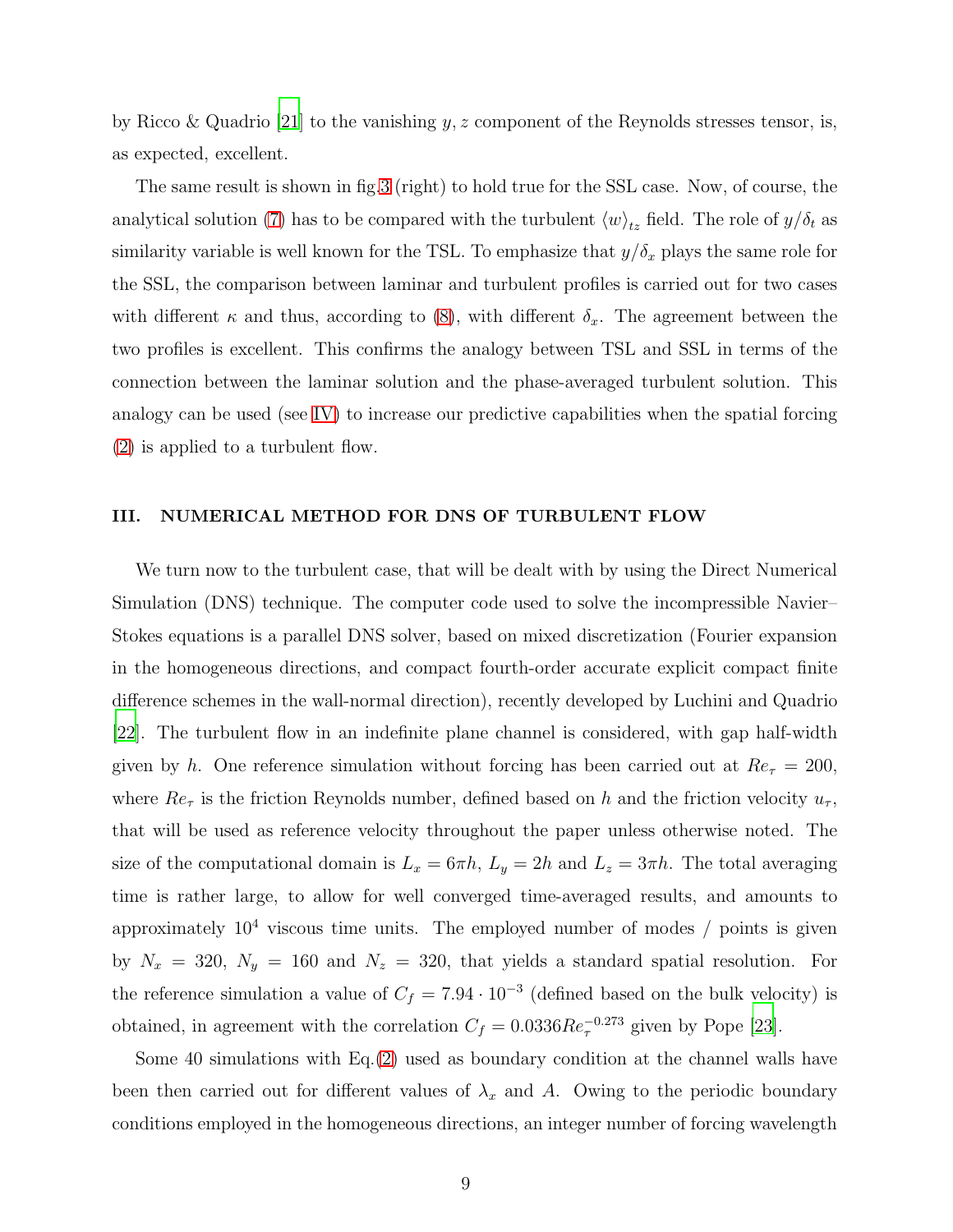$\lambda_x$  must be contained in the domain length  $L_x$ . The systematic variation of  $\lambda_x$  has thus required, mostly for the largest values of  $\lambda_x$ , slight adjustments of  $L_x$ . Compared to the reference value of  $L_x = 6\pi h$ , 3 cases had an actual value of  $L_x = 7\pi h$ , and one was at  $L_x = 5\pi h$ . Since such changes are of limited entity, the number of streamwise Fourier modes has been left unchanged, with the implied little change in streamwise spatial resolution for these few cases. Properly accounting for the initial transient, where the wall friction decreases from the unperturbed value to the reduced value given by the forcing, is enforced according to the procedure described by Quadrio & Ricco [\[8\]](#page-22-7), who reported an overall error in determining the friction coefficient below 1%. We have also verified that the results are not affected by the chosen value of  $L_x$ . One simulation with  $\lambda_x^+ = 1875$  and large DR has been repeated by doubling  $L_x$  at  $L_x = 12\pi h$  (and of course doubling the number of streamwise Fourier modes). The value of  $C_f$  measured in the simulation with the longer domain differs from the one computed by the simulation with standard domain length by much less than the error, mentioned above, related to the finite averaging time.

The simulations were run on a computing system available in dedicated mode at the Università di Salerno, taking advantage of its large computing throughput to run several cases at a time. The system possesses 64 computing nodes, each of which is equipped with two dual-core AMD Opteron CPUs. The single computational case took about 10 days of wall-clock time when run in parallel by using 8 nodes. Up to 8 cases can be run simultaneously, so that the wall-clock time for the entire study was about 7 weeks.

## <span id="page-9-0"></span>IV. TURBULENT FLOW

The effectiveness of the steady spatial forcing [\(2\)](#page-2-0) in reducing the frictional drag is assessed by examining the value of the skin-friction coefficient obtained in several different simulations, in which the amplitude A and the wavelength  $\lambda_x$  of the wall forcing are systematically varied. The measured coefficients are then compared to the value of the reference (unforced) flow. The savings in driving power will then be compared to the energetic cost of the wall velocity distribution, in order to asses the net power saving made possible by the spatial forcing.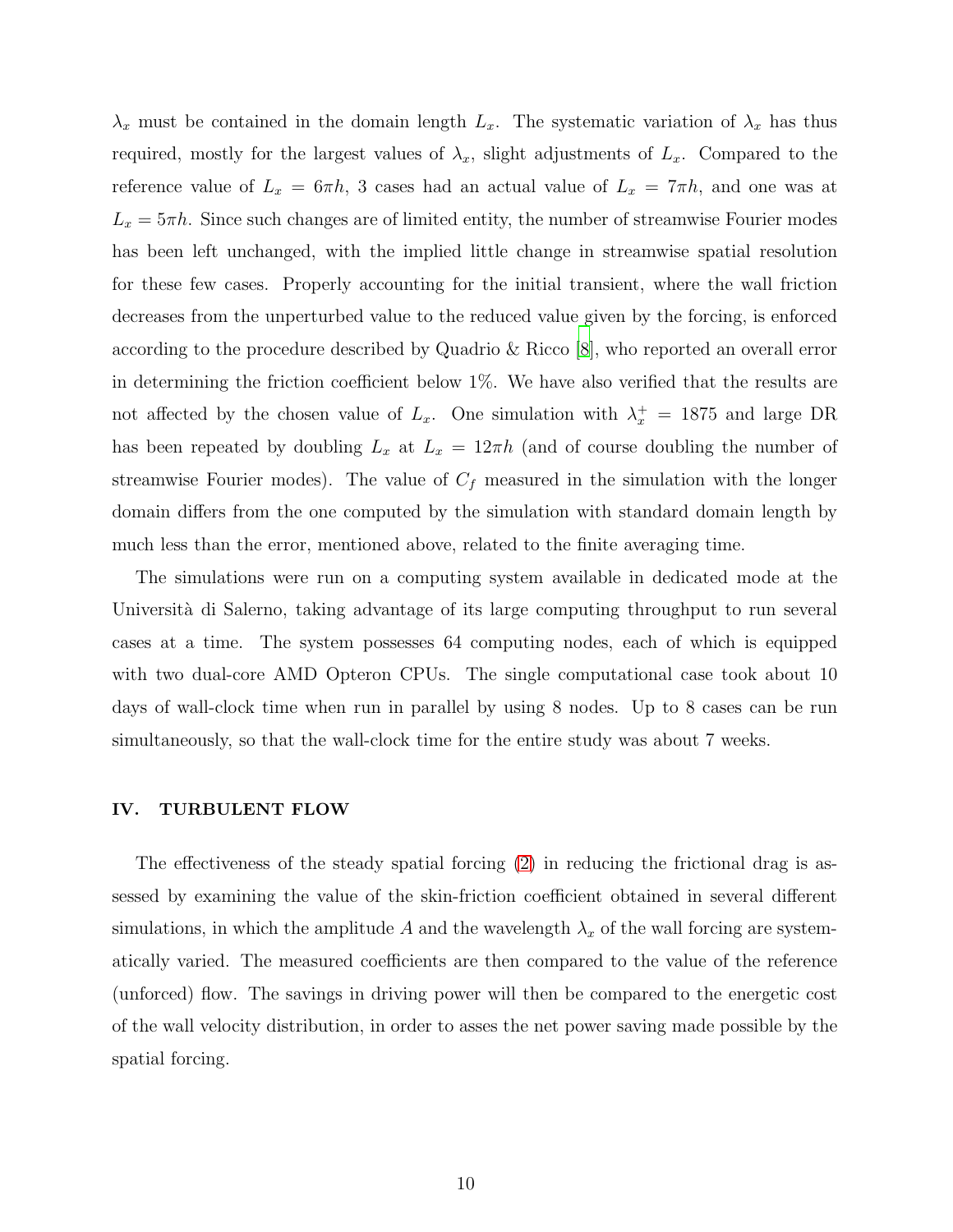#### A. Pumping power saved

Our simulations are performed at a fixed flow rate, so that a decrease of the frictional drag translates into a proportional decrease of the mean streamwise pressure gradient and of the power required to drive the flow. The power to drive the flow against viscous resistance is defined as:

$$
\mathcal{P}_{dr} = \frac{U_b L_x L_z}{t_f - t_i} \int_{t_i}^{t_f} \left( \tau_{x,\ell} + \tau_{x,u} \right) dt,
$$

where  $\tau_{x,\ell}$  and  $\tau_{x,u}$  are the space-averaged value of the streamwise component of the wall shear stress, evaluated at the lower and upper wall respectively, and  $(t_f - t_i)$  is the time interval over which the time averaged is carried out, after discarding initial transients.

The percentage saved power  $P_{sav}$  is expressed as percentage of the power  $\mathcal{P}_{dr,0}$  required to drive the flow in the reference case, and is defined as follows:

$$
P_{sav}=100\frac{\mathcal{P}_{dr,0}-\mathcal{P}_{dr}}{\mathcal{P}_{dr,0}}.
$$

The quantity  $P_{sav}$  exactly corresponds to the percentage of friction drag reduction, and is expected to be a function of A and  $\lambda_x$ .

In fig[.4](#page-11-0)  $P_{sav}$  is plotted first as a function of  $\lambda_x^+$  $x^+$ , for different values of the amplitude A <sup>+</sup>. Available data [\[8](#page-22-7)] obtained with temporal forcing are also plotted, with the oscillation period translated into an oscillation wavelength through the near-wall value of the convection velocity, namely  $\mathcal{U}_w^+ = 10$ .

The capital information drawn from this plot is the validation of our working hypothesis: the present steady forcing indeed parallels the unsteady oscillating-wall technique when oscillation period and forcing wavelength are related through  $\mathcal{U}_w$ . In analogy to the oscillating wall, that yields the maximum DR at a well-defined oscillation period  $T^+$ , namely  $T_{opt}^+ = 100 - 125$ , the steady forcing yields the maximum DR at a well-defined wavelength  $\lambda_x^+$ <sup>+</sup><sub>x</sub>, namely  $\lambda_{x,opt}^+$  = 1000 - 1250. It is striking how well the prediction  $\lambda_{x,opt}^+$  =  $\mathcal{U}_w^+T_{op}^+$ opt is confirmed by our simulations. DR is observed over a very wide range of wavelenghts,  $200 < \lambda_x^+ < 8000$ , analogously to the oscillating wall.

The effects of the SSL on the turbulent flow are, however, only qualitatively similar to those of the TSL. Quantitative differences do exist, and in particular at a given wavelength the spatial forcing is observed to attain larger values of DR when compared to the temporal forcing at the same amplitude and equivalent period. Fig[.5](#page-12-0) shows  $P_{sav}$  as a function of the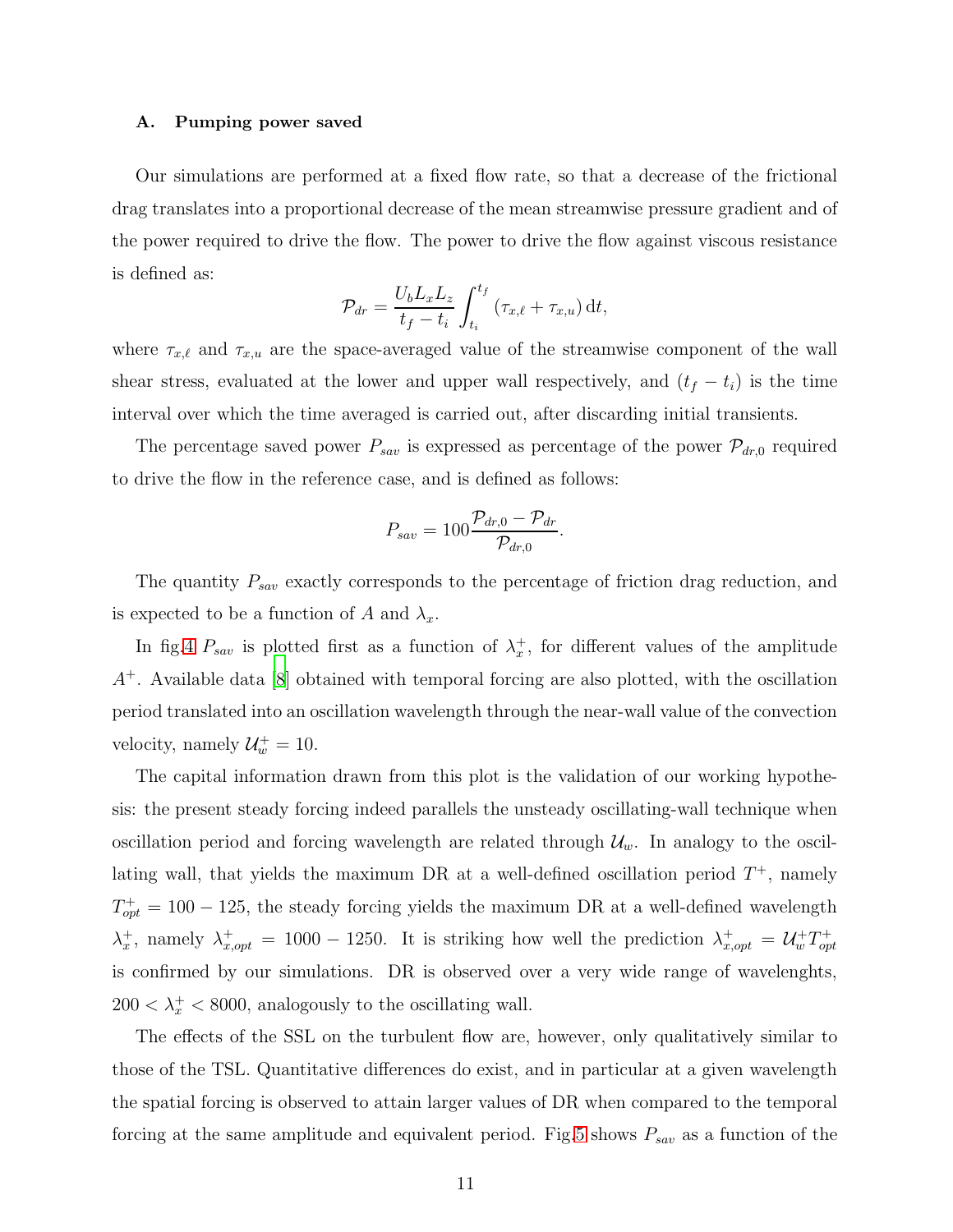

<span id="page-11-0"></span>FIG. 4: Percentage drag reduction  $P_{sav}$  as a function of the forcing wavelength. Empty symbols are temporal cases from Quadrio & Ricco [\[8\]](#page-22-7): for them  $\lambda_x^+ = \mathcal{U}_w^+ T^+$  (see text).

amplitude  $A^+$ , for different values of  $\lambda_x^+$  $x^+$ . The plot contains data from spatial as well as from temporal forcing cases. The dependence of DR on the forcing amplitude is qualitatively very similar for TSL and SSL: DR monotonically grows with A, but the increase saturates to an apparently asymptotic behavior. Again, the space-dependent forcing appears to be more effective in reducing turbulent friction: for a given amplitude the spatial forcing yields a 20−30% larger DR than the temporal forcing. A maximum DR of about 52% is observed at  $\lambda_x^+ = 1250$  with a forcing amplitude of  $A^+ = 20$ .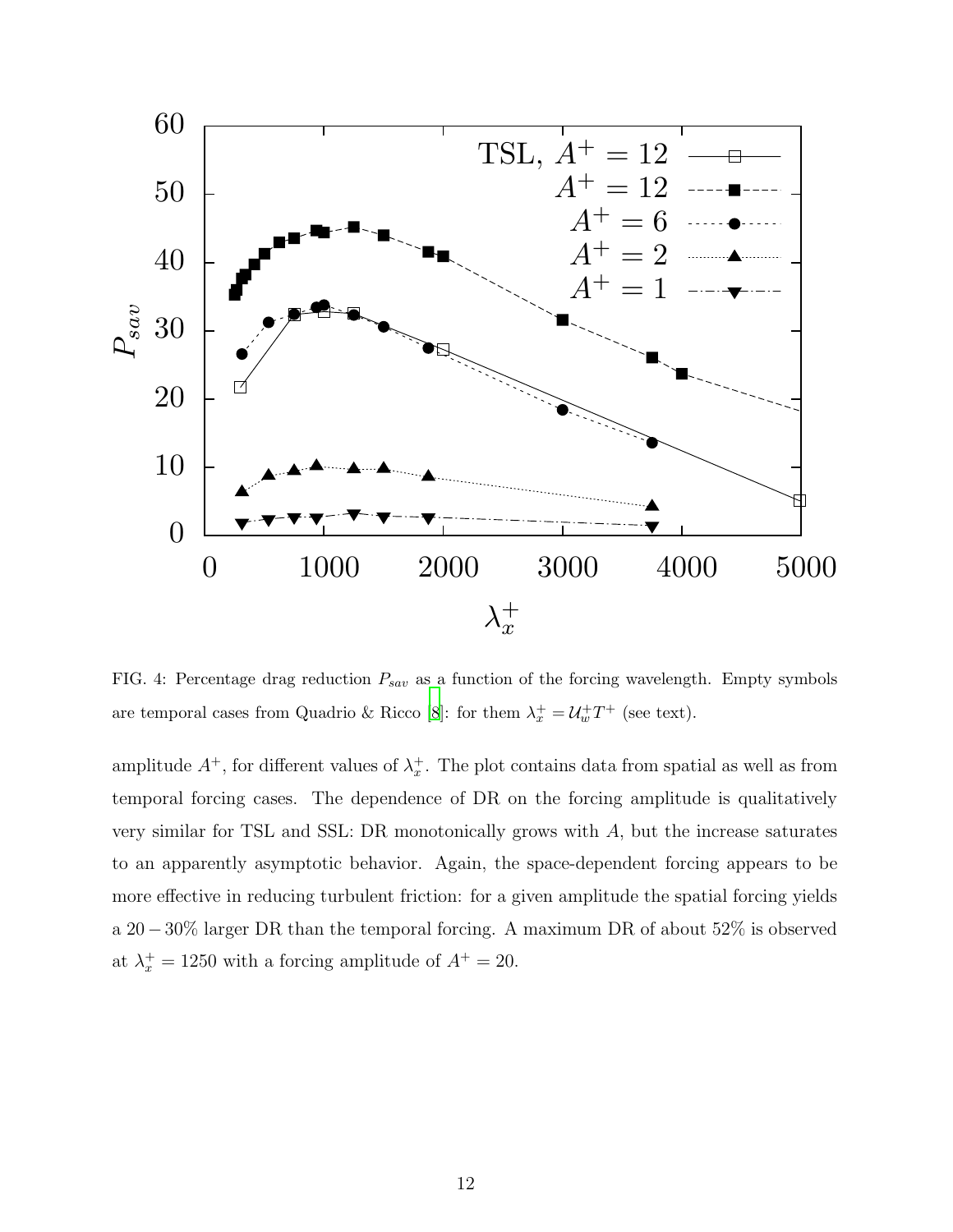

<span id="page-12-0"></span>FIG. 5: Percentage drag reduction  $P_{sav}$  as a function of forcing amplitude. As in fig[.4,](#page-11-0) empty symbols are temporal cases from Quadrio & Ricco [\[8](#page-22-7)]: for comparison recall that  $T^+ = \lambda_x^+/\mathcal{U}_w^+$ (see text).

# B. Power expended at the wall

In addition to  $\mathcal{P}_{dr}$ , the forced channel flow has an additional power input  $\mathcal{P}_{req}$ , that is required to enforce the wall motion against the spanwise shear stress.  $\mathcal{P}_{req}$  is defined as:

$$
\mathcal{P}_{req} = \frac{L_z}{t_f - t_i} \int_{t_i}^{t_f} \int_0^{L_x} W\left(\tau_{z,\ell} + \tau_{z,u}\right) \mathrm{d}x \mathrm{d}t,\tag{9}
$$

where  $\tau_z$  is the space-averaged value of the spanwise component of the wall shear stress, and W is the spanwise velocity of the walls.

The required percentage power  $P_{req}$  is defined in terms of the friction power  $\mathcal{P}_{dr,0}$  of the reference flow as  $P_{req} = \mathcal{P}_{req} / \mathcal{P}_{dr,0}$ .  $P_{req}$  is presented in fig[.6](#page-13-0) as a function of the forcing wavelength. Again, spatial as well as temporal forcing data are included. Of course  $P_{req}$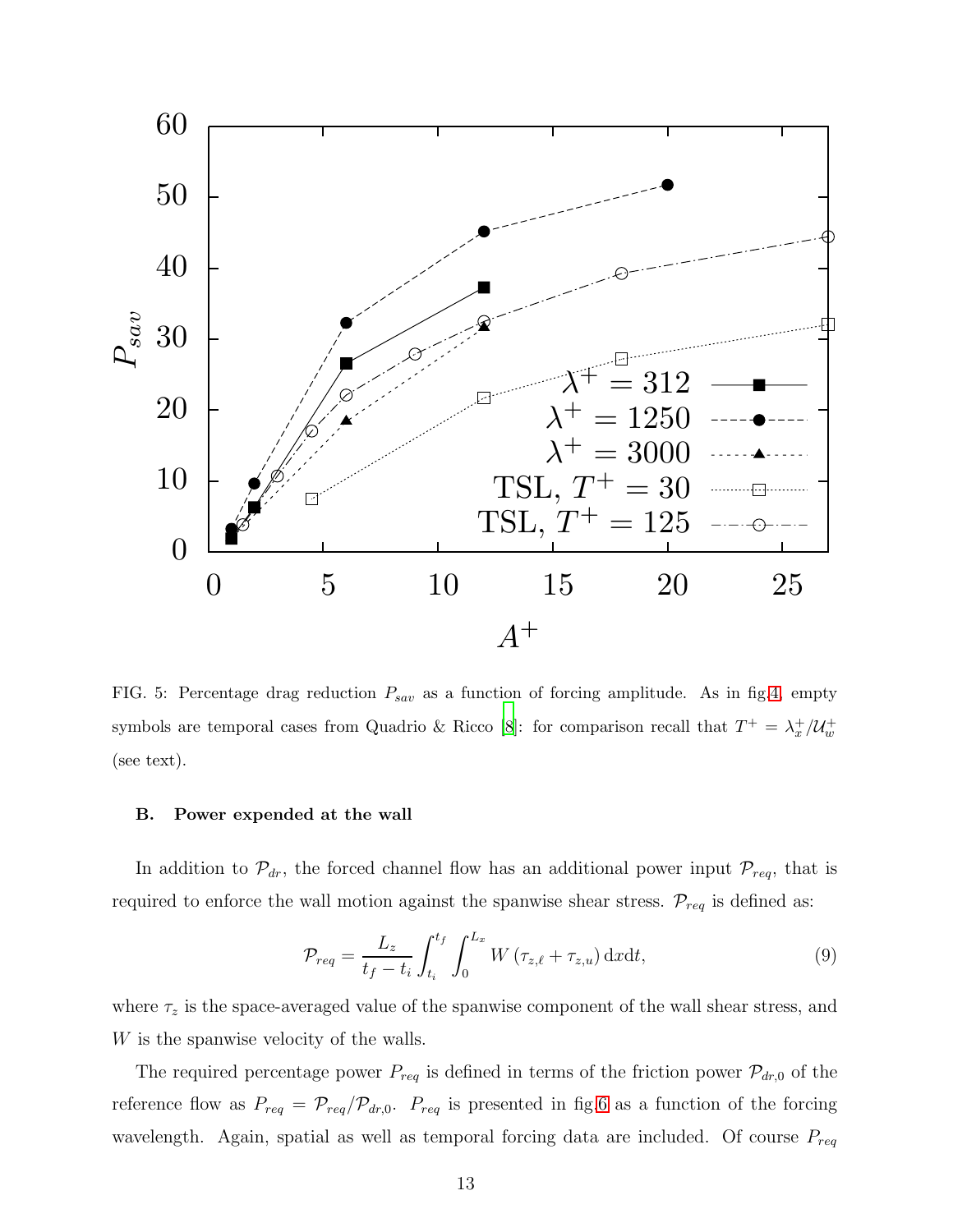

<span id="page-13-0"></span>FIG. 6: Percentage required power  $P_{req}$  as a function of the forcing wavelength. As in fig[.4,](#page-11-0) empty symbols are temporal cases from Quadrio & Ricco [\[8](#page-22-7)]. The line-connected asterisks represent  $P_{req}$ obtained from the laminar solution with  $A^+ = 12$ , from formula [\(5\)](#page-5-1) for the TSL and from formula [\(7\)](#page-6-0) for the SSL.

assumes negative values, i.e. work has to be done against the fluid viscosity. Comparing the two forcing methods, one can easily appreciate how the spatial forcing presents an energetic cost that is smaller than the cost of temporal forcing, by approximately a factor of 2.

The line-connected points in fig[.6](#page-13-0) represent the values  $P_{req}$  that can be computed from laminar theory. TSL and SSL are considered at  $A^+=12$ , for which formulas [\(5\)](#page-5-1) and [\(7\)](#page-6-0) respectively are analytically integrated. The good agreement was expected, since it was already observed (see fig[.3\)](#page-7-0) that laminar and turbulent mean profiles of spanwise velocity are coincident.

Lastly, a net percentage power saving  $P_{net}$  is easily defined by comparing  $P_{req}$  and  $P_{sav}$ ,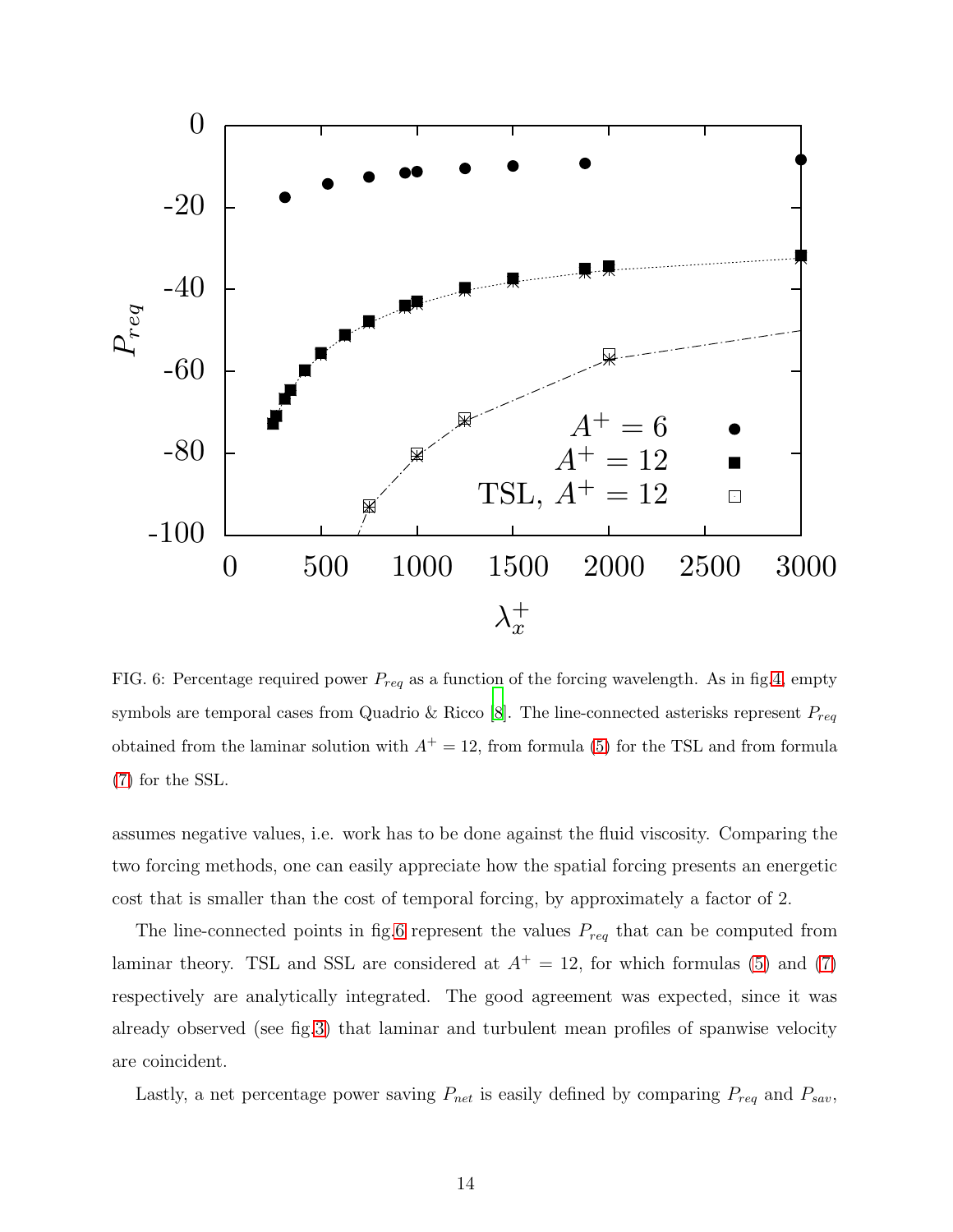

<span id="page-14-0"></span>FIG. 7: Percentage net power saving  $P_{net}$  as a function of the forcing wavelength.

as follows:

$$
P_{net} = P_{sav} + P_{req}.
$$

The net power saving  $P_{net}$  is plotted in fig[.7.](#page-14-0) Since it has already been observed how SSL yields higher DR at lower energetic cost, of course here a significant difference in net gain is expected when comparing SSL and TSL.  $P_{net}$  shows indeed an interesting maximum value of about 23% at  $A^+=6$ , while remaining positive over a wide range of wavelengths. Moreover, positive  $P_{net}$  are found for rather large amplitudes: at  $A^+ = 12$  a net gain of about 5% can still be observed, whereas the TSL at the same amplitude presents a net loss of about 30%. It is worth noting that the search for the maximum of  $P_{net}$  cannot be considered exhaustive, and thus the presently observed maximum value of 23% at  $A^+=6$  should be regarded as a starting point for a refined search.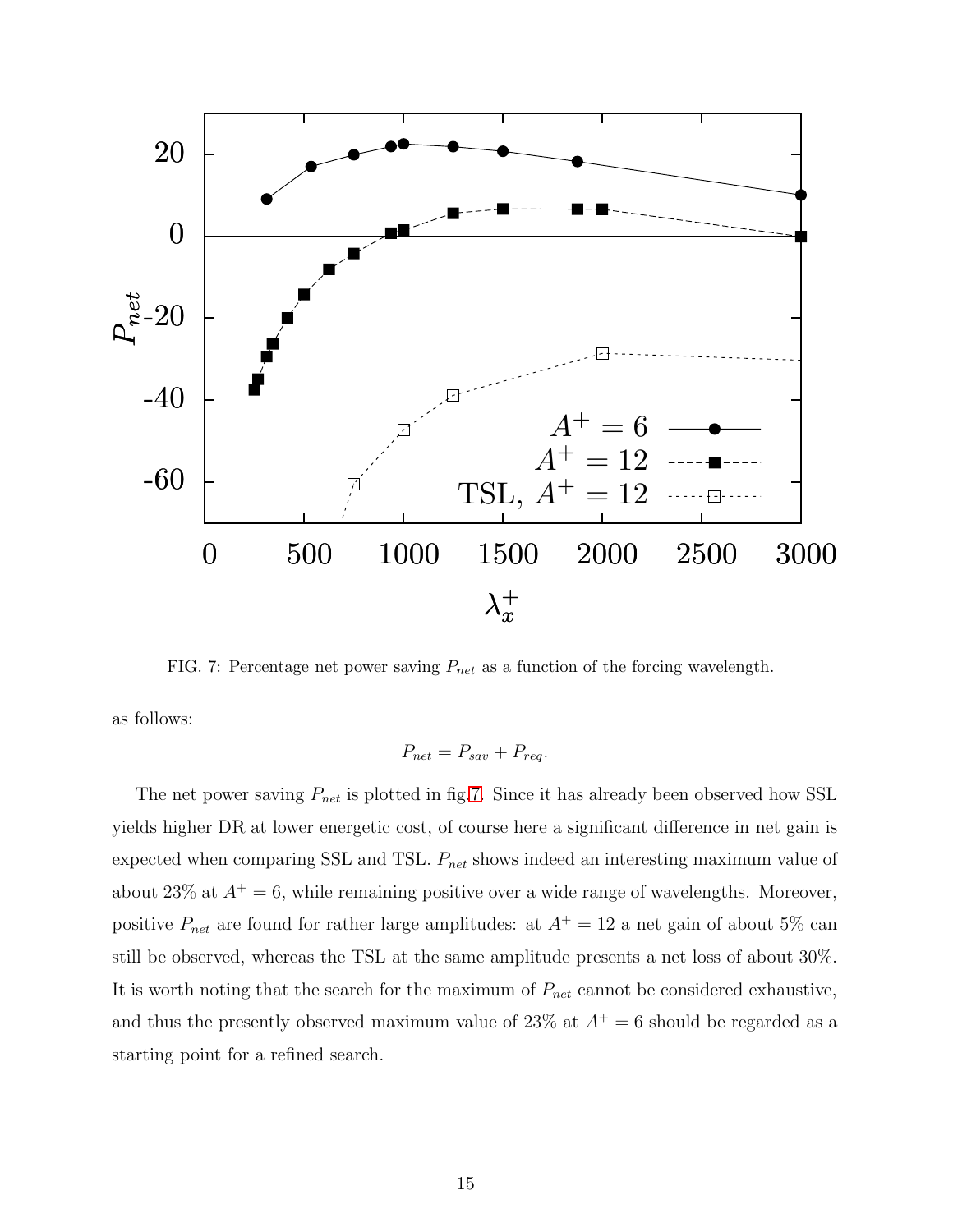



<span id="page-15-0"></span>FIG. 8: Isosurfaces for the quantity  $\lambda_2^+ = -0.03$ . Flow is from left to right. Top: reference flow; bottom: spatial forcing with  $\lambda_x^+ = 1250$  and  $A^+ = 12$ .

# C. Flow statistics

Observing the main statistics of the flow and even a few instantaneous snapshots may help understanding how SSL affects turbulence. (Additional statistical quantities are presented elsewhere [\[24\]](#page-23-15)). In fig[.8](#page-15-0) isosurfaces are visualized for the  $\lambda_2$  quantity introduced by Jeong & Hussain [\[25](#page-24-0)] and since then often used to identify turbulent vortical structures. The level is set at  $\lambda_2^+ = -0.03$ . The top plot is for the reference flow, and the bottom plot is for the same flow subject to the effects of the spatial forcing, with  $\lambda^+ = 1250$  and  $A^+ = 12$ . This is one of the cases with the highest drag reduction, i.e. 45%. The SSL clearly appears to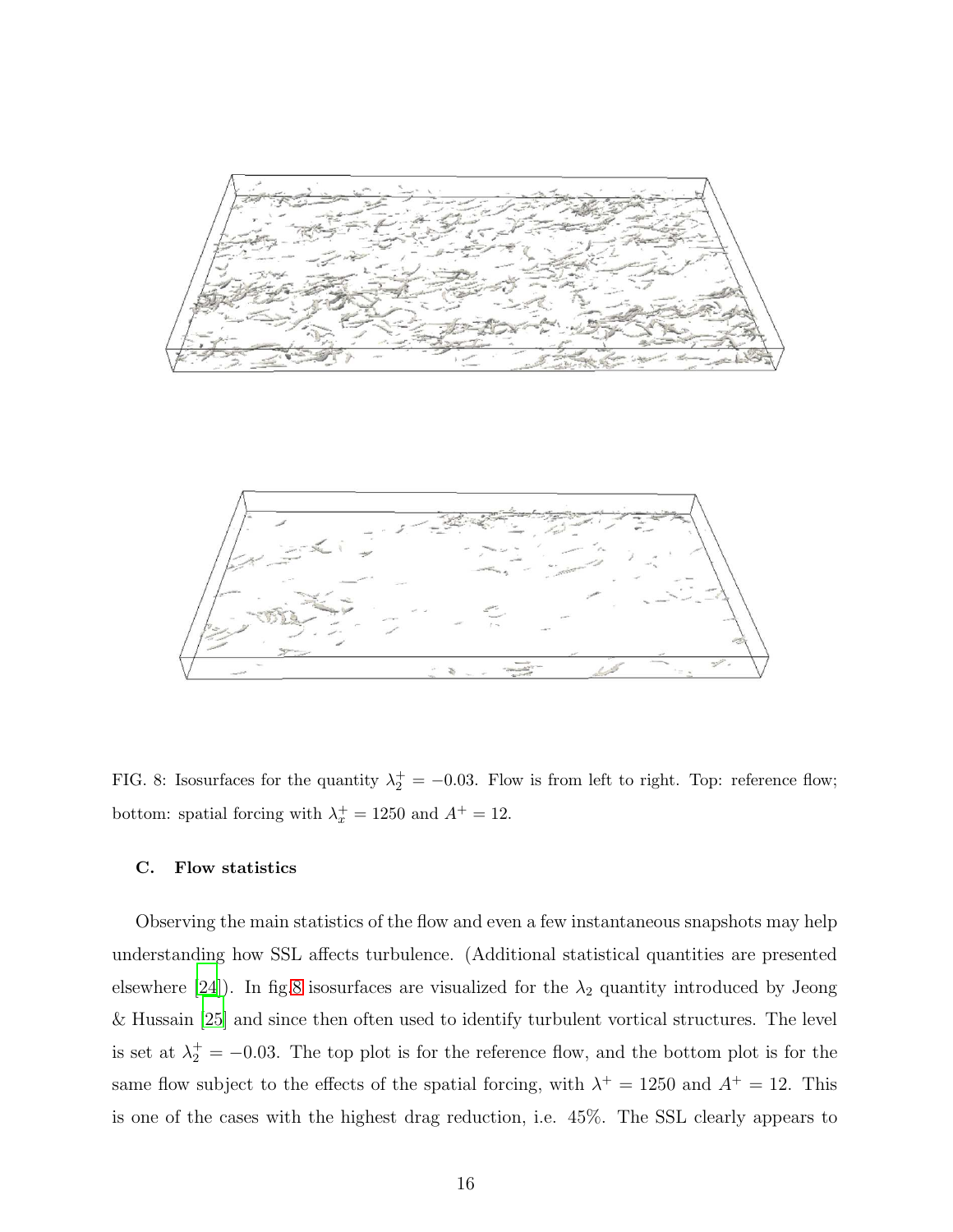

<span id="page-16-0"></span>FIG. 9: Streamwise mean velocity profile in law-of-the-wall form. Dotted line is the linear velocity profile  $\langle u \rangle_{xzt}^+ = y^+.$ 

modify the near-wall turbulence and its structures.

Similar considerations can be drawn from single realizations of the flow as well from its statistical description. Fig[.9](#page-16-0) reports the mean velocity profile in the law-of-the-wall form. The modification to the profile for the TSL and SSL cases are analogous when compared to the reference flow, but the effects are larger for the SSL. The drag reduction manifests itself through the thickening of the viscous sublayer, that results in the upward shift of the logarithmic portion of the velocity profile, as previously documented for other DR techniques, for example riblets [\[26\]](#page-24-1).

Another relevant statistical quantity that is modified by the action of the SSL is the turbulence intensity. Fig[.10](#page-17-0) presents the r.m.s. value of the fluctuations of the streamwise velocity component. To examine the effect of the lower Reynolds number implied by the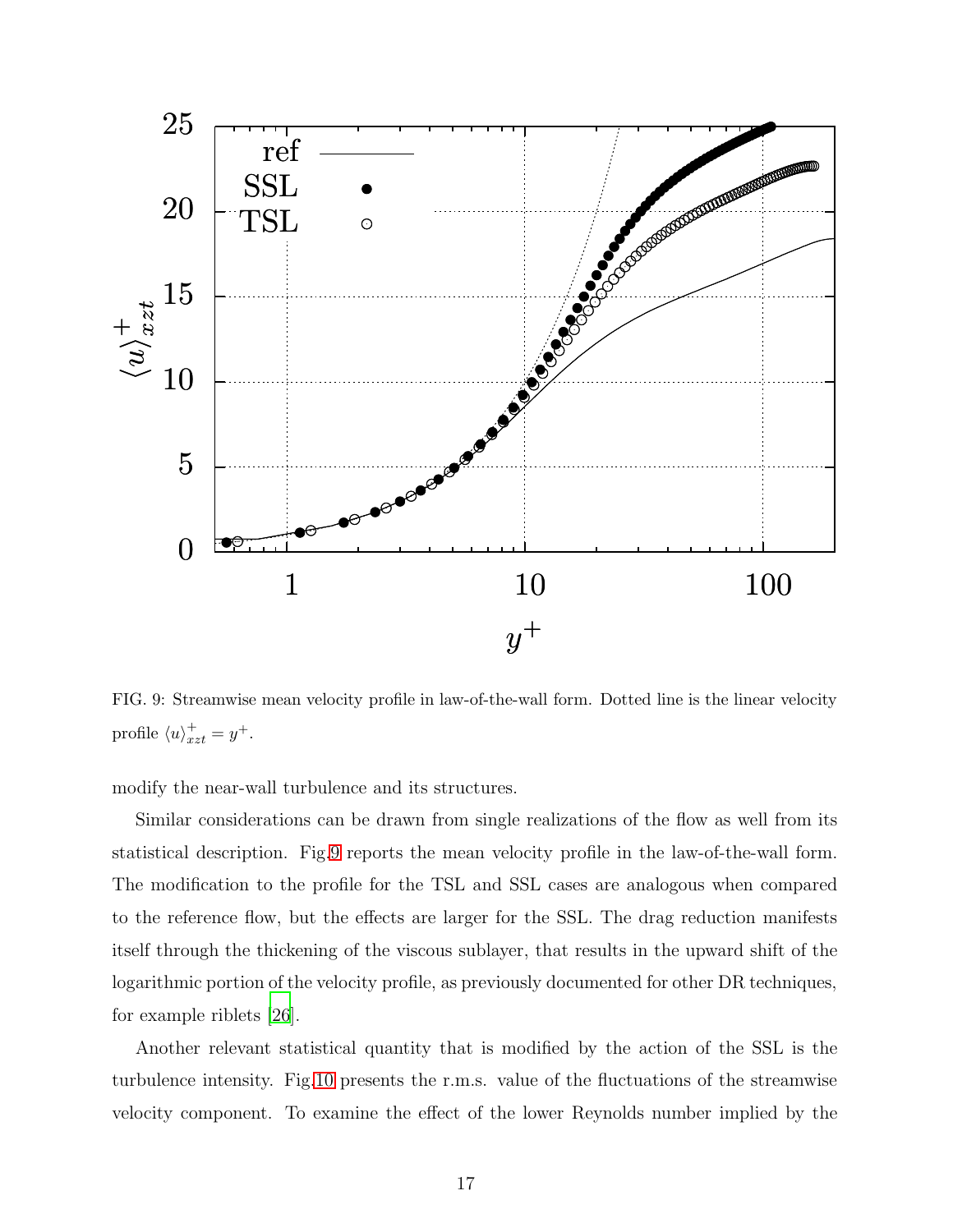

<span id="page-17-0"></span>FIG. 10: Root-mean-square value of the fluctuations for the streamwise velocity component.

strong drag reduction in a constant-flow-rate simulation, this plot is still scaled using inner variables, but both the friction velocity of the reference flow and the actual friction velocity of the drag-modified flow are used as velocity scale. The strong reduction of fluctuations is deemphasized with the latter form of scaling, and what remains is the structural effect of the SSL after subtracting the effect due to a smaller  $Re_\tau$ . The curves however remain significantly different; the main effect is a decrease of the fluctuation intensity, together with a displacement of the position of the maximum intensity further form the wall. Similar effects have been already documented for other DR methods. In particular the same observation has been put forward  $[8]$  for the oscillating-wall. It may be useful to remind the reader that effective DR methods exist, for example the active opposition control [\[27](#page-24-2)], where  $u_{rms}^+$  is unaffected when properly scaled; on the other hand, as discussed for example by Jiménez [\[28\]](#page-24-3), experimental evidence exists that wall roughness may reduce the near-wall peak of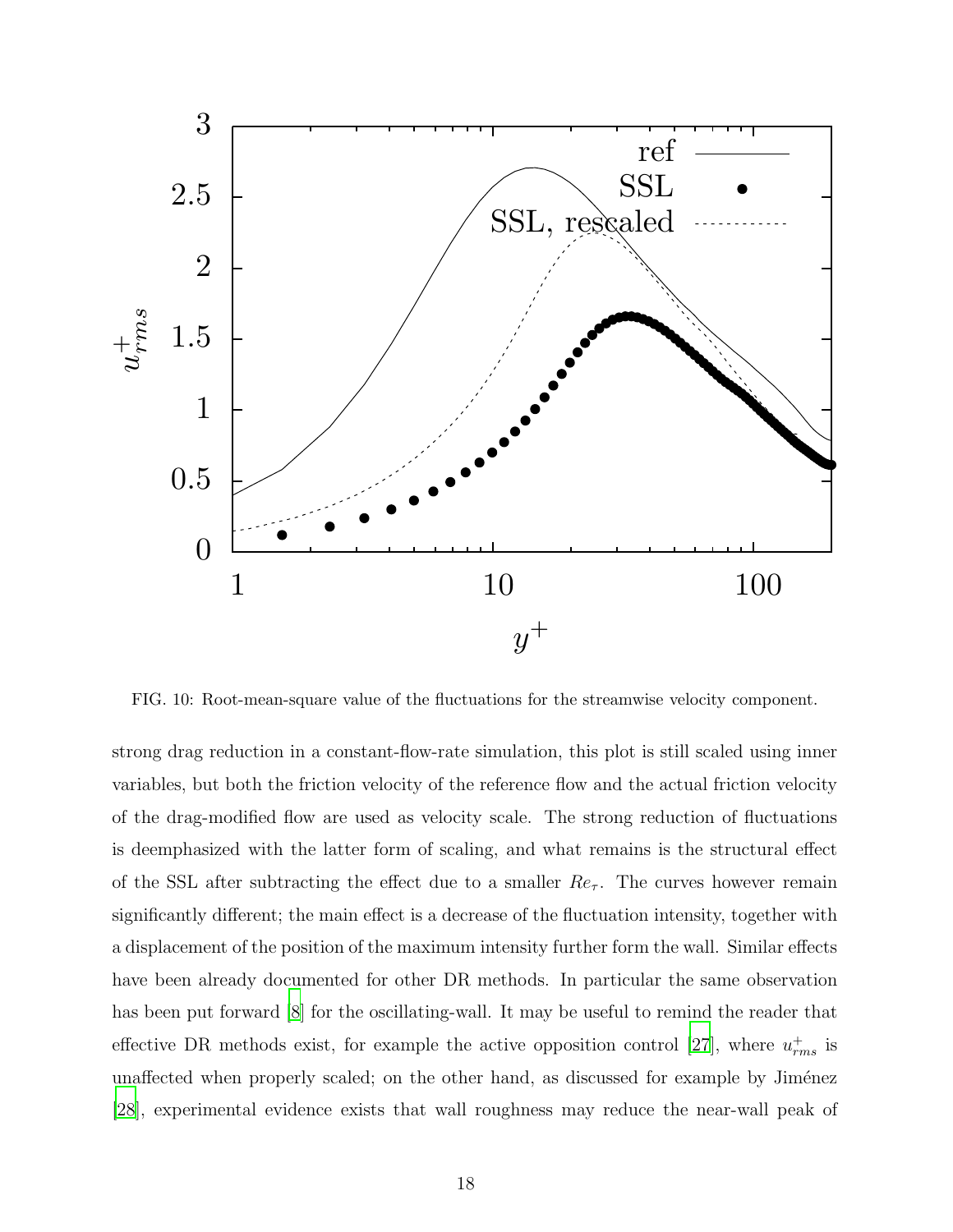turbulence intensities while increasing drag.

# <span id="page-18-0"></span>V. DISCUSSION AND CONCLUSIONS

This paper has studied a new form of boundary forcing for wall-bounded turbulent flows, that consists in imposing at the wall a steady distribution of spanwise velocity, modulated in the streamwise direction. In this study only sinusoidal modulation has been considered. Main motivation was to find a steady counterpart to the oscillating-wall technique. The link between the two kinds of forcing is the convection velocity of the turbulence fluctuations, that takes a well-defined non-zero value  $\mathcal{U}_w$  at the wall and is thus capable of transforming a time scale into a length scale and viceversa.

Thanks to a number of direct numerical simulations, the behavior of this new forcing in the parameter space has been determined, and DR up to 52% has been observed for  $A^+=\rm 20$ and  $\lambda_x^+ = 1250$ . For all amplitudes, the forcing wavelength that yields the maximum DR has been found to correspond to the optimal period of the oscillating wall converted in length through  $\mathcal{U}_w$ , thus confirming the validity of the analogy between temporal and spatial forcing.

This analogy has been extended further by studying the laminar case: this was known to be relevant to the oscillating-wall technique, since in the turbulent case the spanwise profile after space-time averaging is identical to the laminar solution. The laminar solution, that can be written in terms of Airy functions, has been determined for the spatial case too, and it has been additionally verified that the turbulent spanwise flow when phase-averaged is identical to the laminar solution. This property can be leveraged to predict the power required for the control. We hope that a predictive quantity, similar to the parameter discussed by Quadrio & Ricco [\[8](#page-22-7), [21\]](#page-23-12) and capable of describing the DR effects of the forcing, could be envisaged on the basis of this analytical solution.

Together with qualitative analogies, there are quantitative differences between temporal and spatial forcing. The spatial forcing is more efficient in terms of DR, from the point of view of both absolute DR and net power saving. In particular, a net power saving as high as 23% has been computed at  $A^+=6$ , with one unit of forcing power translating into 3 units of saved power. This is more than 3 times the largest net saving documented for the oscillating wall, and also significantly larger than the benefit obtained with passive devices like riblets, that are reportedly capable of a saving up to 8-10% in laboratory conditions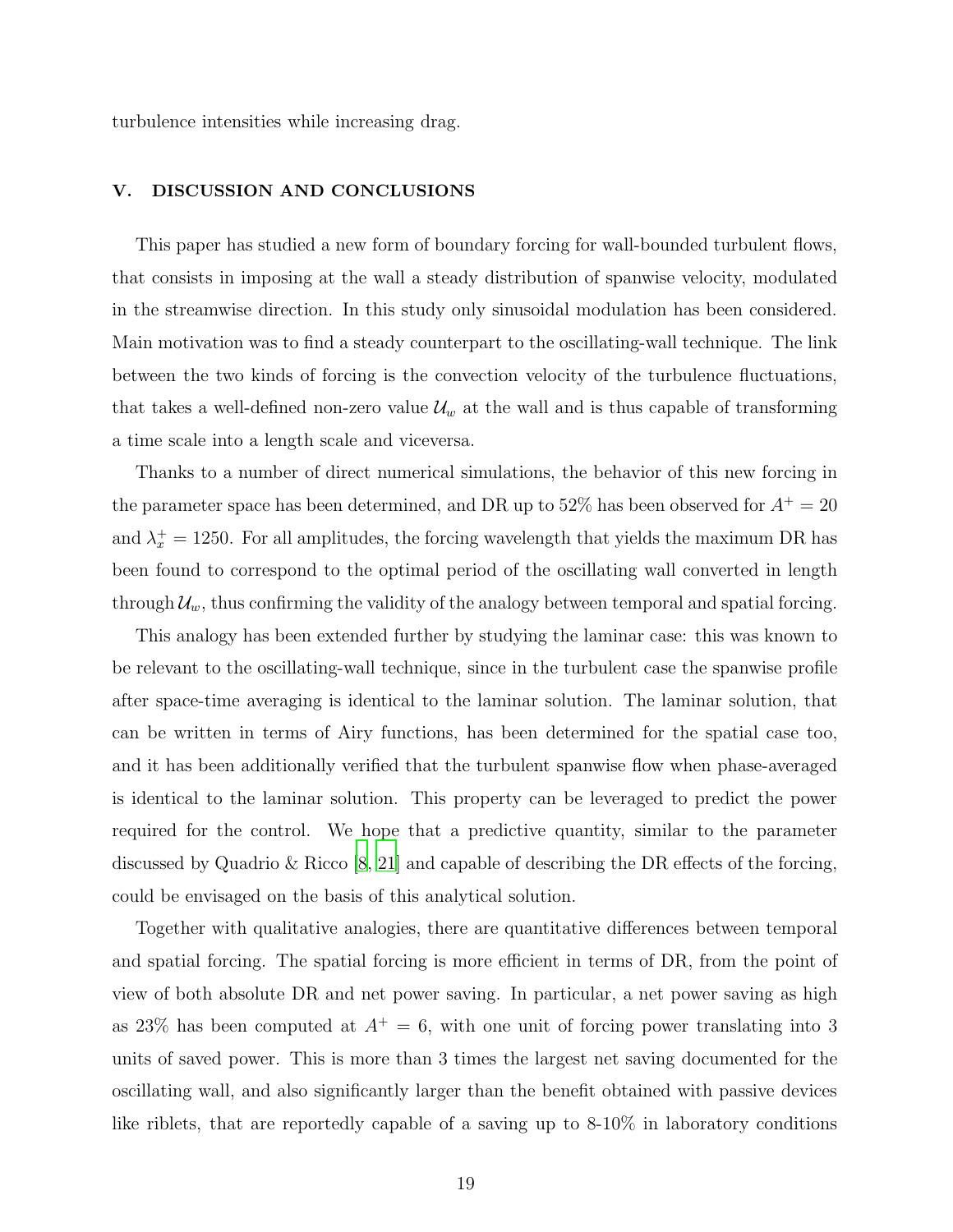[\[29\]](#page-24-4).

The present form of spatial forcing is certainly realizable in principle, and an experimental setup is indeed under construction that will help shedding light on effects like the dependence of DR on  $Re$ . At the same time, we do not consider the present forcing, though steady, directly suitable as yet for practical applications. However, the successful design of a steady control law is one important step towards the realization of a passive drag-reducing device. In this framework, the sensitivity of the turbulence near-wall cycle to a well-defined streamwise lengthscale is a fundamental result, that paves the way to the search for an efficient drag-reducing type of roughness. In this context, we have recently applied for a patent [\[30\]](#page-24-5) concerning a design method of roughness distributions yielding improved benefits over conventional riblets. Such distributions may contain riblets with sinusoidally ondulated crests with wavelength  $\lambda_{opt}$ . A later paper by Peet *et al.* [\[31](#page-24-6)] has confirmed by numerical simulations the potential success of similar sinusoidal riblets, reporting a 50% improvement over conventional riblets. Since in [\[31\]](#page-24-6) the wavelength was in the optimum range, but only a single amplitude was tested, we are confident that even larger benefits can be attained by such a purely passive technique.

# VI. ACKNOWLEDGMENTS

CV has been supported by Italian Ministry of University and Research through the grant PRIN 2005 on Large scale structures in wall turbulence. We acknowledge interesting discussions with Dr P.Ricco. Part of this work has been presented by CV in June 2007 at the XI European Turbulence Conference, Porto (P).

# <span id="page-19-0"></span>VII. APPENDIX

In this Appendix an analytical, approximate solution of the Navier–Stokes equations for the laminar flow between indefinite plane walls is described, where the non-homogeneous boundary condition

<span id="page-19-1"></span>
$$
w(x,0,z,t) = A\cos(\kappa x)
$$
\n(10)

is imposed to the spanwise velocity component. The boundary forcing creates a layer of alternate spanwise motion, which develops close to the wall and resembles the temporal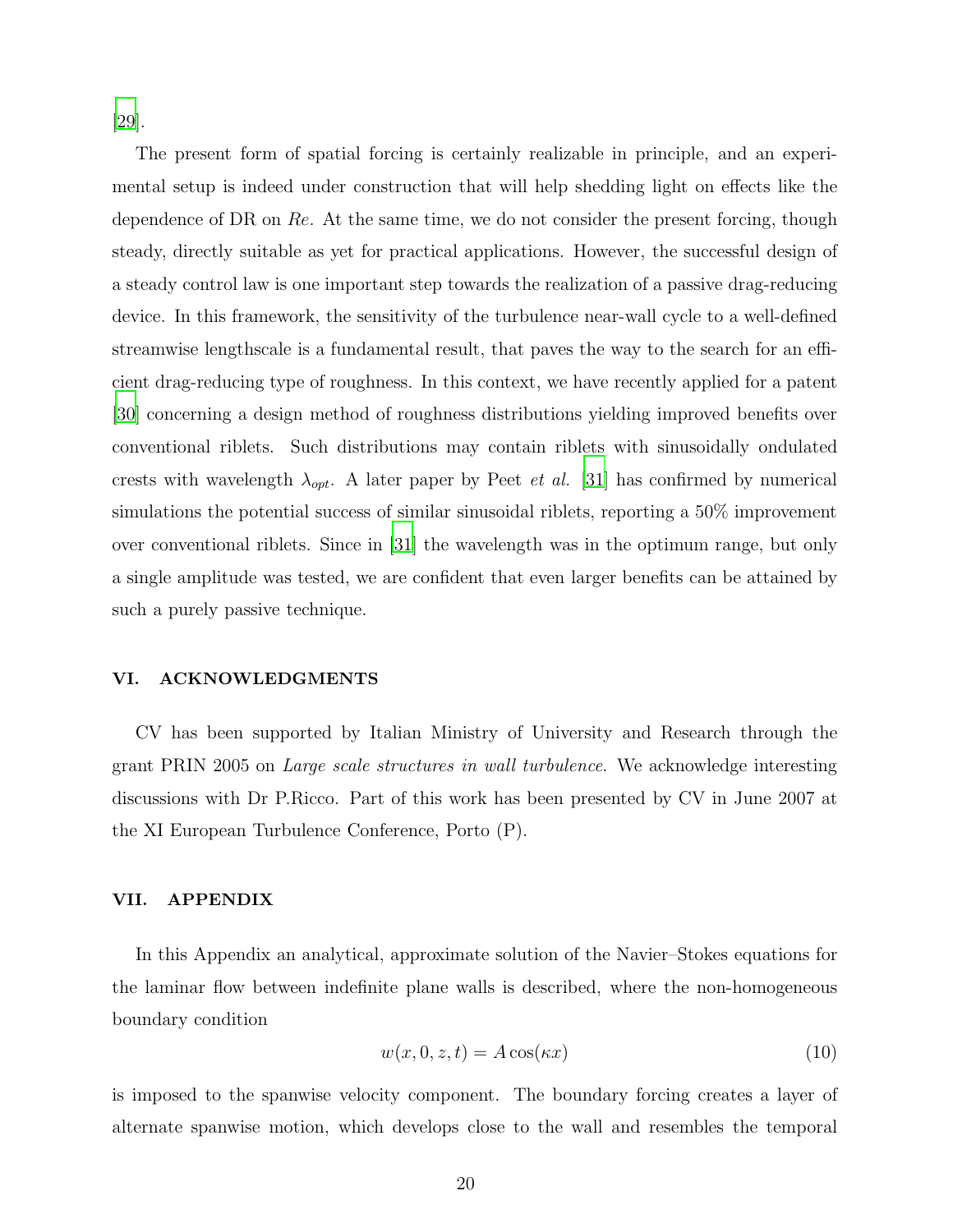Stokes layer. We have referred to it in this paper as the Spatial Stokes Layer (SSL), in comparison to the conventional Temporal Stokes Layer (TSL). An analytical solution will be derived now for the velocity profile of the SSL, under the assumption that the wall-normal length scale characteristic of the layer is small in comparison to the channel width.

The solution is steady, and thanks to the spanwise invariance of the differential system, including its boundary conditions, all the z derivatives can be dropped from the momentum equations, which then read:

<span id="page-20-0"></span>
$$
u\frac{\partial u}{\partial x} + v\frac{\partial u}{\partial y} = -\frac{1}{\rho}\frac{\partial p}{\partial x} + \nu \left(\frac{\partial^2 u}{\partial x^2} + \frac{\partial^2 u}{\partial y^2}\right),\tag{11a}
$$

<span id="page-20-1"></span>
$$
u\frac{\partial v}{\partial x} + v\frac{\partial v}{\partial y} = -\frac{1}{\rho}\frac{\partial p}{\partial y} + \nu \left(\frac{\partial^2 v}{\partial x^2} + \frac{\partial^2 v}{\partial y^2}\right),\tag{11b}
$$

<span id="page-20-2"></span>
$$
u\frac{\partial w}{\partial x} + v\frac{\partial w}{\partial y} = \nu \left(\frac{\partial^2 w}{\partial x^2} + \frac{\partial^2 w}{\partial y^2}\right).
$$
 (11c)

This highlights that Eqs.[\(11a\)](#page-20-0) and [\(11b\)](#page-20-1) decouple from Eq.[\(11c\)](#page-20-2) to form an independent two-dimensional problem, unaffected by the inhomogeneous boundary condition [\(10\)](#page-19-1). Its solution is thus the classical laminar Poiseuille solution, that gives a parabolic longitudinal velocity profile, and predicts a wall-normal velocity  $v \equiv 0$  everywhere. Thus Eq.[\(11c\)](#page-20-2) can be further simplified as:

<span id="page-20-3"></span>
$$
u\frac{\partial w}{\partial x} = \nu \frac{\partial^2 w}{\partial x^2} + \nu \frac{\partial^2 w}{\partial y^2},\tag{12}
$$

In [\(12\)](#page-20-3)  $u = u(y)$  is the (known) parabolic Poiseuille profile. The PDE (12) is linear, and thus in the following we will consider  $A = 1$  without loss of generality.

At this point a boundary-layer approximation is introduced. We suppose the SSL to be confined in a thin region close to the wall, and to vanish at a distance definitely smaller than h. If  $\delta_x$  indicates the characteristic thickness of the SSL, we are requiring that  $\delta_x \ll h$ . Even before giving a precise definition of  $\delta_x$ , we have seen in fig[.2](#page-5-0) that this requirement is satisfied when the flow parameters are set within the range of interest (which is where the spatial forcing achieves a substantial DR in the turbulent regime).

For small  $\delta_x/h$ ,  $u(y)$  in Eq.[\(12\)](#page-20-3) can be replaced with the first term in its Taylor expansion:

$$
u(y) \approx u_{y,0}y.
$$

If  $\lambda_x$  is comparable or larger than h, the boundary-layer approximation implies also that  $\partial^2 w / \partial x^2$  in Eq.[\(12\)](#page-20-3) is negligible compared to  $\partial^2 w / \partial y^2$ . We are thus left with the well-posed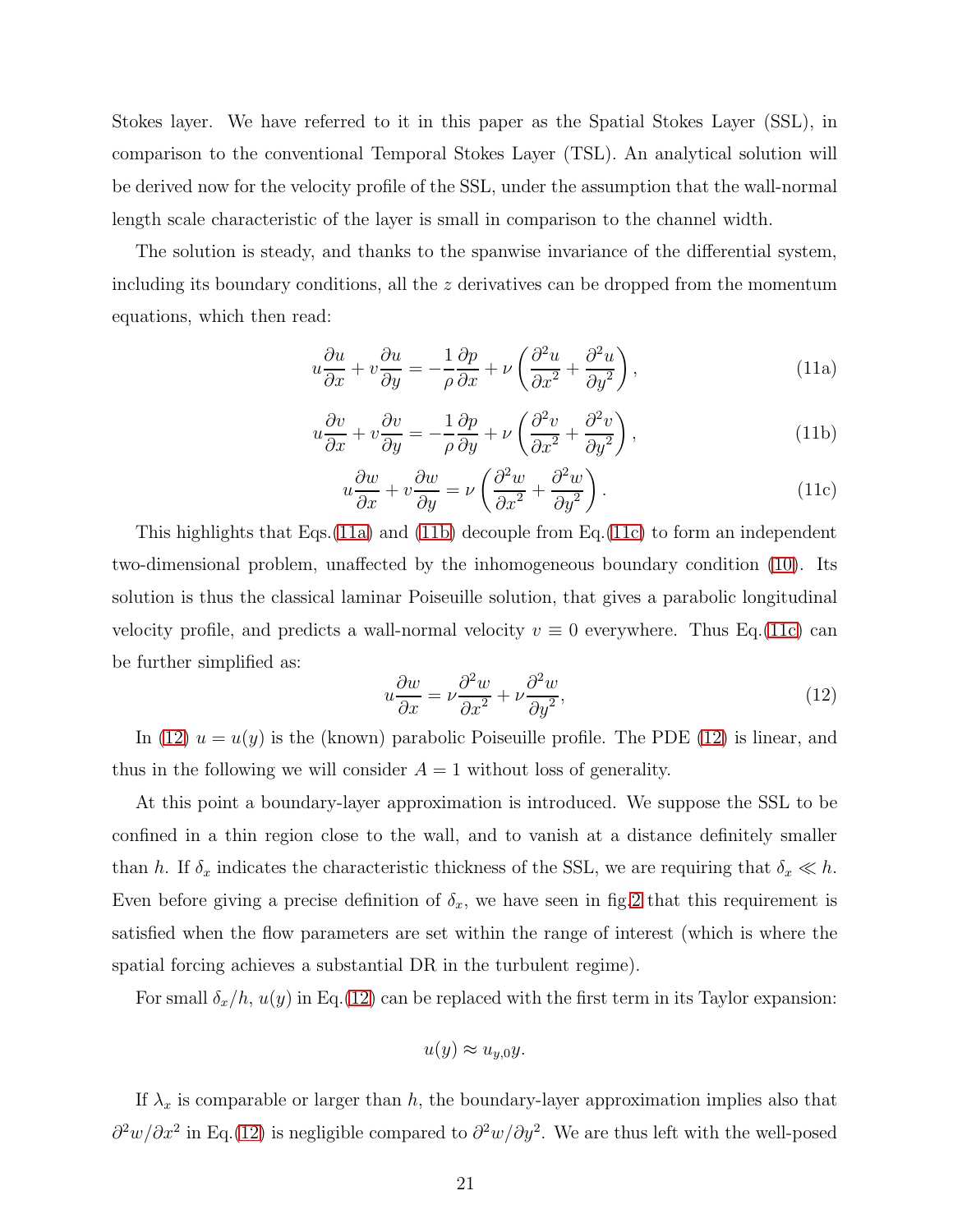problem:

<span id="page-21-1"></span>
$$
u_{y,0}y\frac{\partial w}{\partial x} = \nu \frac{\partial^2 w}{\partial y^2},\tag{13}
$$

with boundary conditions:

<span id="page-21-2"></span>
$$
w(x,0) = \cos(\kappa x)
$$
  
\n
$$
\lim_{y \to \infty} w(x,y) = 0
$$
\n(14)

to be solved in the domain  $y \in (0, +\infty)$ .

Its general solution  $w(x, y)$  has the form:

<span id="page-21-0"></span>
$$
w(x,y) = \Re\left[e^{ikx}F(y)\right],\tag{15}
$$

where the function F is complex valued,  $F(y) : \mathbf{R} \to \mathbf{C}$ .

By substituting the functional form [\(15\)](#page-21-0) into Eq.[\(13\)](#page-21-1) an ordinary differential equation for the unknown function  $F$  is obtained:

<span id="page-21-3"></span>
$$
i\nu^{-1}\kappa u_{y,0}yF(y) = \frac{\mathrm{d}^2F(y)}{\mathrm{d}y^2}.
$$
 (16)

Its boundary conditions follow directly from [\(14\)](#page-21-2):

<span id="page-21-6"></span>
$$
\Re[F(0)] = 1, \quad \Im[F(0)] = 0, \quad \lim_{y \to \infty} F(y) = 0. \tag{17}
$$

To simplify notation, the factors  $\nu^{-1} \kappa u_{y,0}$  in the l.h.s. of Eq.[\(16\)](#page-21-3) are written in terms of a single parameter  $\delta_x$ , which has dimensions of a length:

$$
\nu^{-1} \kappa u_{y,0} = \delta_x^{-3},\tag{18}
$$

Eq.[\(16\)](#page-21-3) then becomes:

<span id="page-21-4"></span>
$$
i\delta_x^{-3}yF = \frac{\mathrm{d}^2F}{\mathrm{d}y^2}.\tag{19}
$$

Introducing the change of variable  $y = i\delta_x \tilde{y}$ , and redefining the unknown function as  $F(i\delta_x\tilde{y}) = \tilde{F}(\tilde{y})$  turns Eq.[\(19\)](#page-21-4) into the following Airy equation:

$$
\tilde{y}\tilde{F}(\tilde{y}) = \frac{\mathrm{d}^2\tilde{F}}{\mathrm{d}\tilde{y}^2}.\tag{20}
$$

Infinite solutions of an Airy equation exist for  $\tilde{y}$  spanning the whole complex plane, when derivatives are considered in the sense of analytic functions. These solutions are linear combinations of the two special functions  $Ai(\tilde{y})$  and  $Bi(\tilde{y})$ 

<span id="page-21-5"></span>
$$
\tilde{F}(\tilde{y}) = \alpha Ai(\tilde{y}) + \beta Bi(\tilde{y}),\tag{21}
$$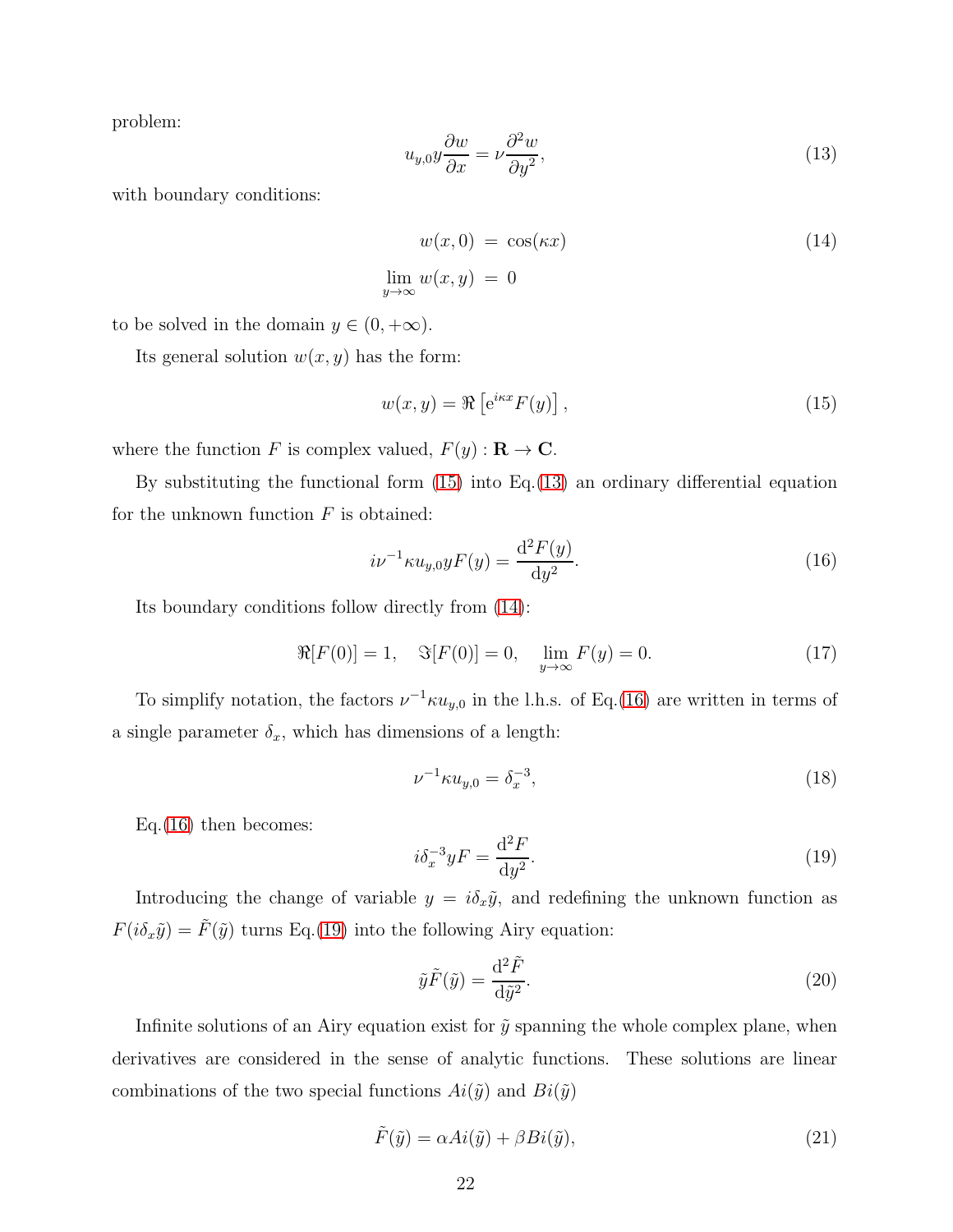which are called Airy functions of the first and second kind respectively. The general solution [\(21\)](#page-21-5) has an alternate representation [\[20\]](#page-23-11), which turns out to be useful in our case:

$$
\tilde{F}(\tilde{y}) = \gamma Ai(\omega \tilde{y}) + \theta Ai(\omega^2 \tilde{y}), \qquad (22)
$$

where  $\omega = e^{-i2/3\pi}$ . It can be shown [\[20](#page-23-11)] that among  $Ai(\tilde{y})$ ,  $Bi(\tilde{y})$ ,  $Ai(\omega \tilde{y})$  and  $Ai(\omega^2 \tilde{y})$ , the only base function satisfying conditions [\(17\)](#page-21-6) (up to a normalization factor) is  $Ai(\omega^2 \tilde{y})$ . As a consequence, the solution that satisfies the required boundary conditions is:

$$
\tilde{F}(\tilde{y}) = \frac{Ai(\omega^2 \tilde{y})}{Ai(0)}.
$$
\n(23)

By substituting this solution into [\(15\)](#page-21-0), the expression for the unknown function  $w(x, y)$ is eventually derived:

$$
w(x,y) = C_x \Re \left[ e^{i\kappa x} Ai \left( -\frac{iy}{\delta_x} e^{-i4\pi/3} \right) \right]
$$
 (24)

where  $C_x = Ai(0)^{-1}$ .

- <span id="page-22-0"></span>[1] M. Gad-el Hak. Flow Control – Passive, Active and Reactive Flow Management. Cambridge University Press, Cambridge, 2000.
- <span id="page-22-1"></span>[2] P. Bradshaw and N.S. Pontikos. Measurements in the turbulent boundary layer on an 'infinite' swept wing. J. Fluid Mech., 159:105–130, 1985.
- <span id="page-22-2"></span>[3] G.E. Karniadakis and K.-S. Choi. Mechanisms on Transverse Motions in Turbulent Wall Flows. Ann. Rev. Fluid Mech., 35:45–62, 2003.
- <span id="page-22-3"></span>[4] W.J. Jung, N. Mangiavacchi, and R. Akhavan. Suppression of turbulence in wall-bounded flows by high-frequency spanwise oscillations. Phys. Fluids A, 4 (8):1605–1607, 1992.
- <span id="page-22-4"></span>[5] M. Quadrio and S. Sibilla. Numerical simulation of turbulent flow in a pipe oscillating around its axis. J. Fluid Mech., 424:217–241, 2000.
- <span id="page-22-5"></span>[6] J-I. Choi, C.-X. Xu, and H. J. Sung. Drag reduction by spanwise wall oscillation in wallbounded turbulent flows. AIAA J., 40(5):842–850, 2002.
- <span id="page-22-6"></span>[7] M. Quadrio and P.A. Ricco. Initial response of a turbulent channel flow to spanwise oscillation of the walls. J. Turbulence, 4(7), 2003.
- <span id="page-22-7"></span>[8] M. Quadrio and P. Ricco. Critical assessment of turbulent drag reduction through spanwise wall oscillation. J. Fluid Mech., 521:251–271, 2004.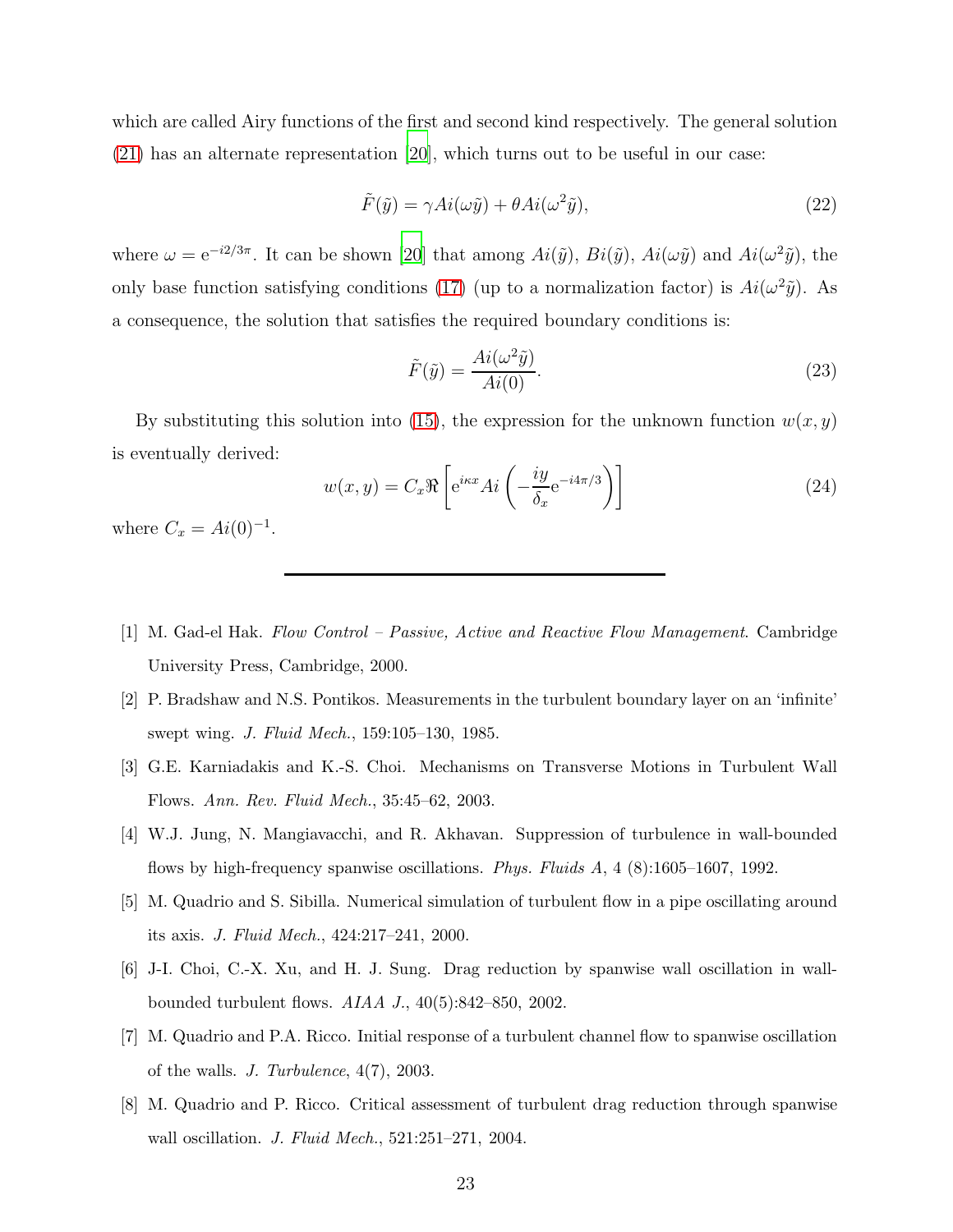- <span id="page-23-0"></span>[9] F. Laadhari, L. Skandaji, and R. Morel. Turbulence reduction in a boundary layer by a local spanwise oscillating surface. Phys. Fluids, 6 (10):3218–3220, 1994.
- <span id="page-23-1"></span>[10] K-S. Choi and M. Graham. Drag reduction of turbulent pipe flows by circular-wall oscillation. Phys. Fluids, 10(1):7–9, 1998.
- <span id="page-23-2"></span>[11] K.-S. Choi. Near-wall structure of turbulent boundary layer with spanwise-wall oscillation. Phys. Fluids, 14(7):2530–2542, 2002.
- <span id="page-23-3"></span>[12] A. Baron and M. Quadrio. Turbulent drag reduction by spanwise wall oscillations. Appl. Sci. Res., 55:311–326, 1996.
- <span id="page-23-5"></span><span id="page-23-4"></span>[13] H. Schlichting and K. Gersten. Boundary-Layer Theory. Springer, Berlin, 2000.
- [14] J. Kim and F. Hussain. Propagation velocity of perturbations in turbulent channel flow. Phys. Fluids A, 5(3):695–706, 1993.
- <span id="page-23-6"></span>[15] T. W. Berger, J. Kim, C. Lee, and J. Lim. Turbulent boundary layer control utilizing the Lorentz force. Phys. Fluids, 12(3):631–649, 2000.
- <span id="page-23-7"></span>[16] H. Zhao, J.-Z. Wu, and J.-S. Luo. Turbulent drag reduction by traveling wave of flexible wall. Fluid Dyn. Res., 34:175–198, 2004.
- <span id="page-23-8"></span>[17] W. Schoppa and F. Hussain. A large-scale control strategy for drag reduction in turbulent boundary layers. Phys. Fluids, 10(5):1049–1051, 1998.
- <span id="page-23-9"></span>[18] W. Schoppa and F. Hussain. Coherent structure generation in near-wall turbulence. J. Fluid Mech., 453:57–108, 2002.
- <span id="page-23-10"></span>[19] J. Jeong, F. Hussain, W. Schoppa, and J. Kim. Coherent structures near the wall in a turbulent channel flow. J. Fluid Mech., 332:185–214, 1997.
- <span id="page-23-11"></span>[20] C.M. Bender and S.A. Orszag. Advanced mathematical methods for scientists and engineers. Springer, Berlin, 1999.
- <span id="page-23-12"></span>[21] P. Ricco and M. Quadrio. Wall-oscillation conditions for drag reduction in turbulent channel flow. Int. J. Heat Fluid Flow, 29:601–612, 2008.
- <span id="page-23-13"></span>[22] P. Luchini and M. Quadrio. A low-cost parallel implementation of direct numerical simulation of wall turbulence. J. Comp. Phys., 211(2):551–571, 2006.
- <span id="page-23-14"></span>[23] S.B. Pope. Turbulent Flows. Cambridge University Press, Cambridge, 2000.
- <span id="page-23-15"></span>[24] M. Quadrio, C. Viotti, and P. Luchini. Skin-friction drag reduction via steady streamwise oscillations of spanwise velocity. In J.M.L.M. Palma and Silva Lopes A., editors, Advances in Turbulence XI, Advances in Turbulence XI, pages 659–661. Springer, Berlin, 2007.